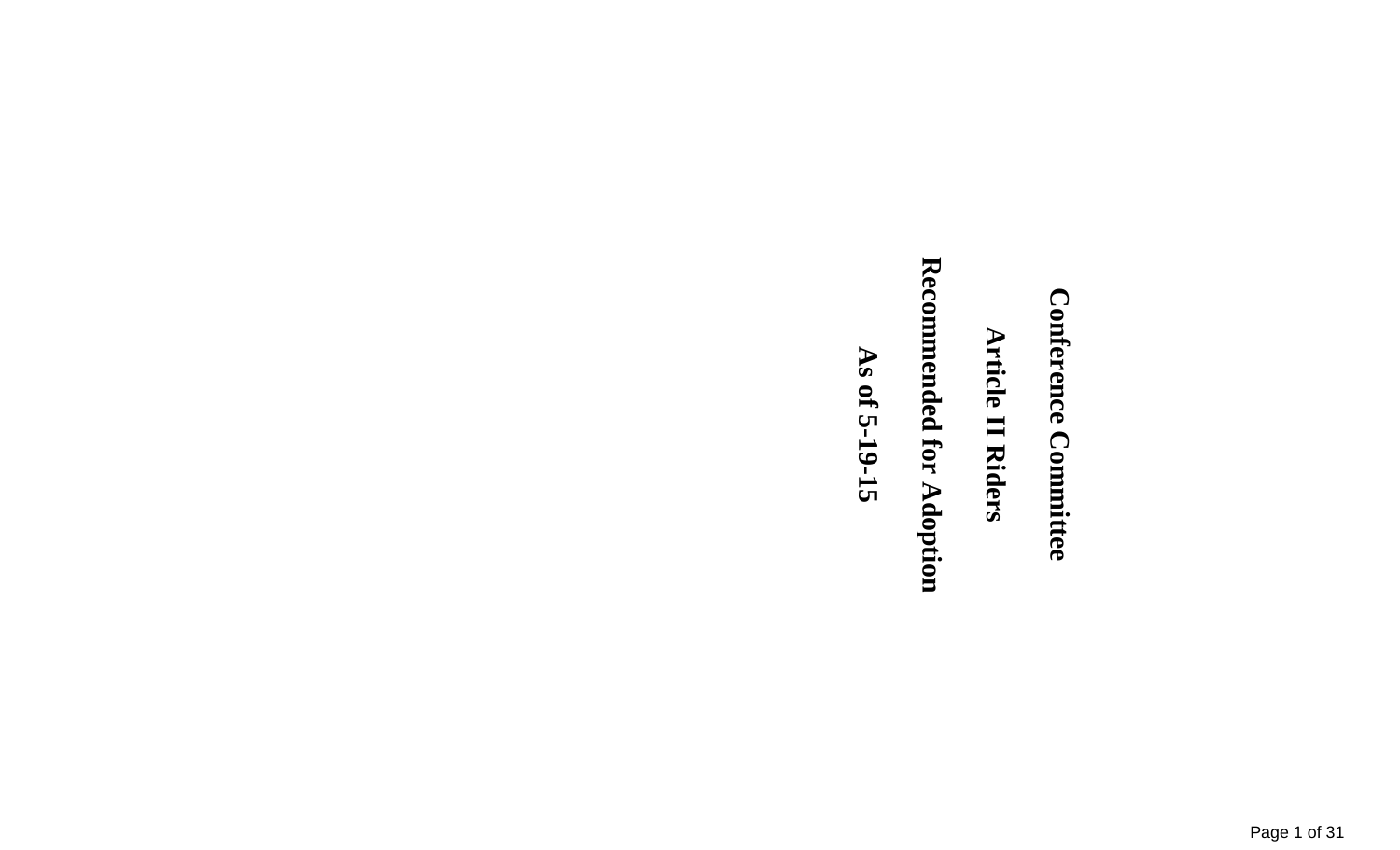### **Rider 10, Appropriation Transfer between Fiscal Years** Department of Aging and Disability Services **Department of Aging and Disability Services Appropriation Transfer between Fiscal Years Amended Rider Amended Rider**

Prepared by LBB Staff: Prepared by LBB Staff: 5/20/2015

### Required Action **Required Action**

On page II-XX of the bill pattern for the Department of Aging and Disability Services II-XX of the bill pattern for the Department of Aging and Disability Services Bill Pattern amend the following rider:

- **10. 10. Appropriation Transfer between Fiscal Years.** Appropriation Transfer between Fiscal Years. In addition to the transfer August 31, 2017 to the fiscal year ending August 31, 2016, subject to the following August 31,  $2017$  to the Services authority provided elsewhere in this Act, the Department of Aging and Disability authority provided elsewhere in this Act, the Department of Aging and Disability (DADS) may transfer appropriations made for fiscal year ending August 31, 2016, subject to the following In addition to the transfer the fiscal year ending
- a. Transfers under this section may be made only: Transfers under this section may be made only:

conditions provided by this section:

conditions provided by this section:

- (1) if costs associated with providing Long Term Care Medicaid services exceed the funds appropriated for these services for fiscal year 2016, or exceed the funds appropriated for these services for fiscal year 2016, or if costs associated with providing Long Term Care Medicaid services
- (2) expenditures necessitated by public calamity, or for any other emergency expenditure requirements, including expenditures necessitated by public calamity, or for any other emergency expenditure requirements, including
- (3) if appropriated receipts generated through the HD-intellectual disability related programs required to fund appropriations contained in this Act for the department for fiscal year 2016. the department for fiscal year 2016. fiscal year 2016 are less than those contained in the method of finance for fiscal year 2016 are less than those contained in the method of finance for related programs required to fund appropriations contained in this Act for if appropriated receipts generated through the ID intellectual disability
- b. Transfers may not exceed \$50,000,000 in General Revenue Transfers may not exceed \$50,000,000 in General Revenue.
- c. be approval of the Governor and the Legislative Budget Board. The request must be received by August 31, 2016. approval of the Governor and the Legislative Budget Board. A transfer authorized by this section must receive <del>written</del> the prior written A transfer authorized by this section must receive written received by August 31, 2016. the prior written The request must

Legislative Budget Board. provided subsequently shall be prepared in a format specified by the provided subsequently shall be prepared in a format specified by the Governor should be provided in a timely manner. The request and information Additional information requested by the Legislative Budget Board or the Additional information requested by the Legislative Budget Board or the Governor should be provided in a timely manner. The request and information egislative Budget Board.

the counting of the 15 business days. additional information made by the Legislative Budget Board shall inter Committee, Speaker of the House, and Lieutenant Governor. Any requests for review of the proposal to transfer the funds and forwards its review to the Chair of the House Appropriations Committee, Chair of the Senate Finan Chair of the House Appropriations Committee, Chair of the Senate Finance review of the proposal to transfer the the date on which the staff of the Legislative Budget Board concludes its the date on which the staff of the Legislative Budget Board concludes its Board or the Governor issues a written disapproval within 15 business days of Board or the Governor issues a written disapproval within 15 business days of the counting of the 15 business days additional information made by the Legislative Budget Board shall interrupt The request shall be considered to be approved unless the Legislative Budget commutee. Speaker of the House, and Lieutenant Governor. shall be considered to be approved unless the Legislative Budget funds and forwards its review to the **Senate Finance** Any requests for

d. The Comptroller of Public Accounts shall cooperate as necessary to assist the The Comptroller of Public Accounts shall cooperate as necessary to assist the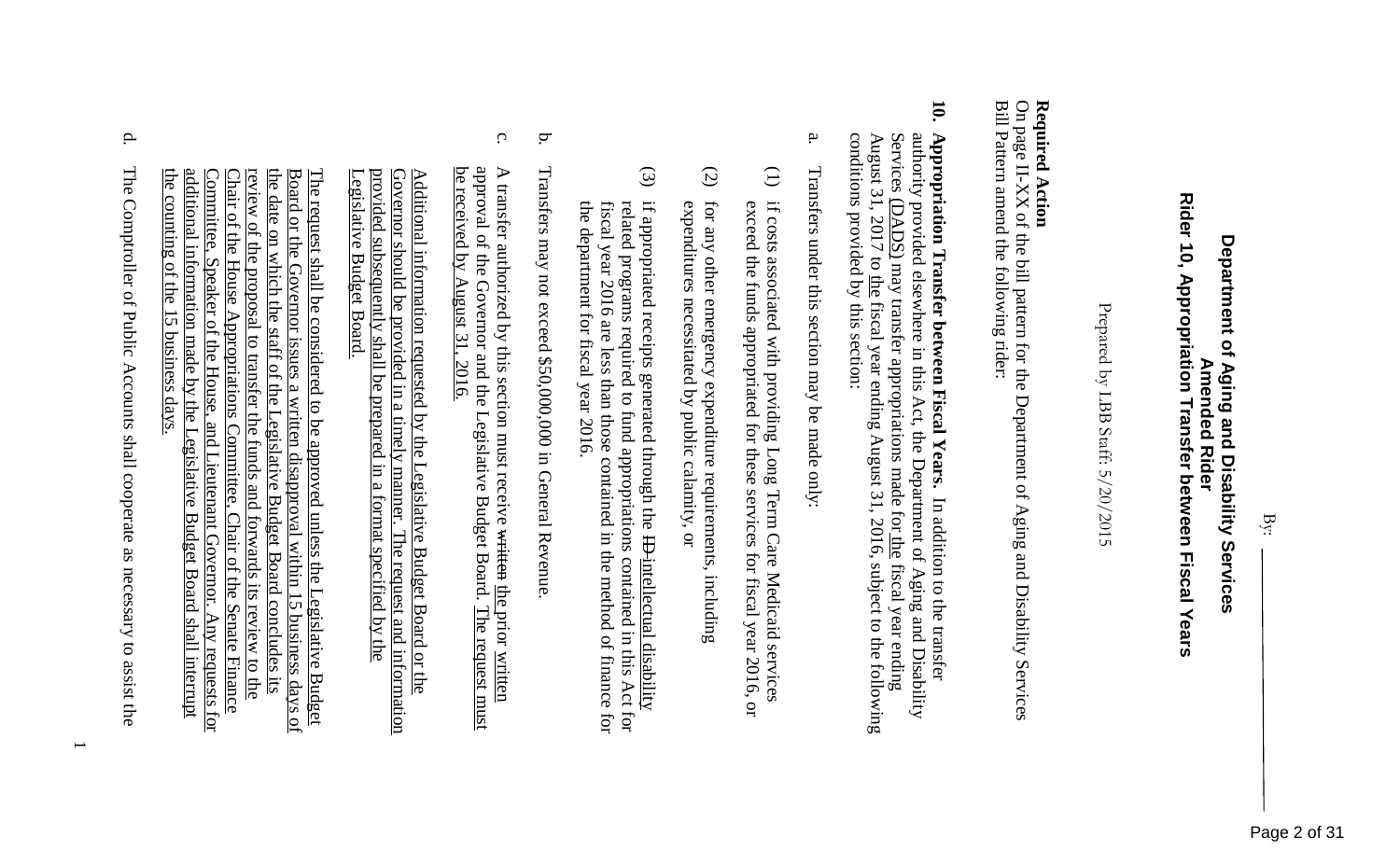- $\Omega$ e. DADS is authorized to make a one-time adjustment to transfers made under Legislative Budget Board, the C<br>Governor by October 31, 2016. in fiscal year 2016 and contingent on providing prior notification to the Legislative Budget Board, the Comptroller of Public Accounts and the Legislative Budget Board, the Comptroller of Public Accounts in fiscal year 2016 and <u>DADS is authorized to make a one-time adjustment to transfers made under</u><br>this section if funds moved from fiscal year 2017 exceed the amount needed by October 31, 2016. if funds moved from fiscal year 2017 exceed the amount needed contingent on providing prior notification to the
- f. Board. subsequently shall be prepared in a format specified by the Legislative Budget subsequently shall be prepared in a format specified by the Legislat provided in a timely manner. The request and information provided provided in a timely manner. The request and information provided requested by the Legislative Budget Board or the Governor should be requested by the Legislative Budget Board or the Governor should be request to the Comptroller of Public Accounts. Additional information request to the C Budget Board. At the same time, the agency shall provide a copy of the Budget Board. At the same time, the agency shall provide a copy of the  $\frac{2016}{2016}$  only upon prior written approval by the Governor and the Legislative 2016 only upon prior written approval by the Governor and the Legislative A one-time adjustment as described in section (e) may occur after October 31, A one-time adjustment as described in section (e) may occur after October 31, omptroller of Public Accounts. Additional information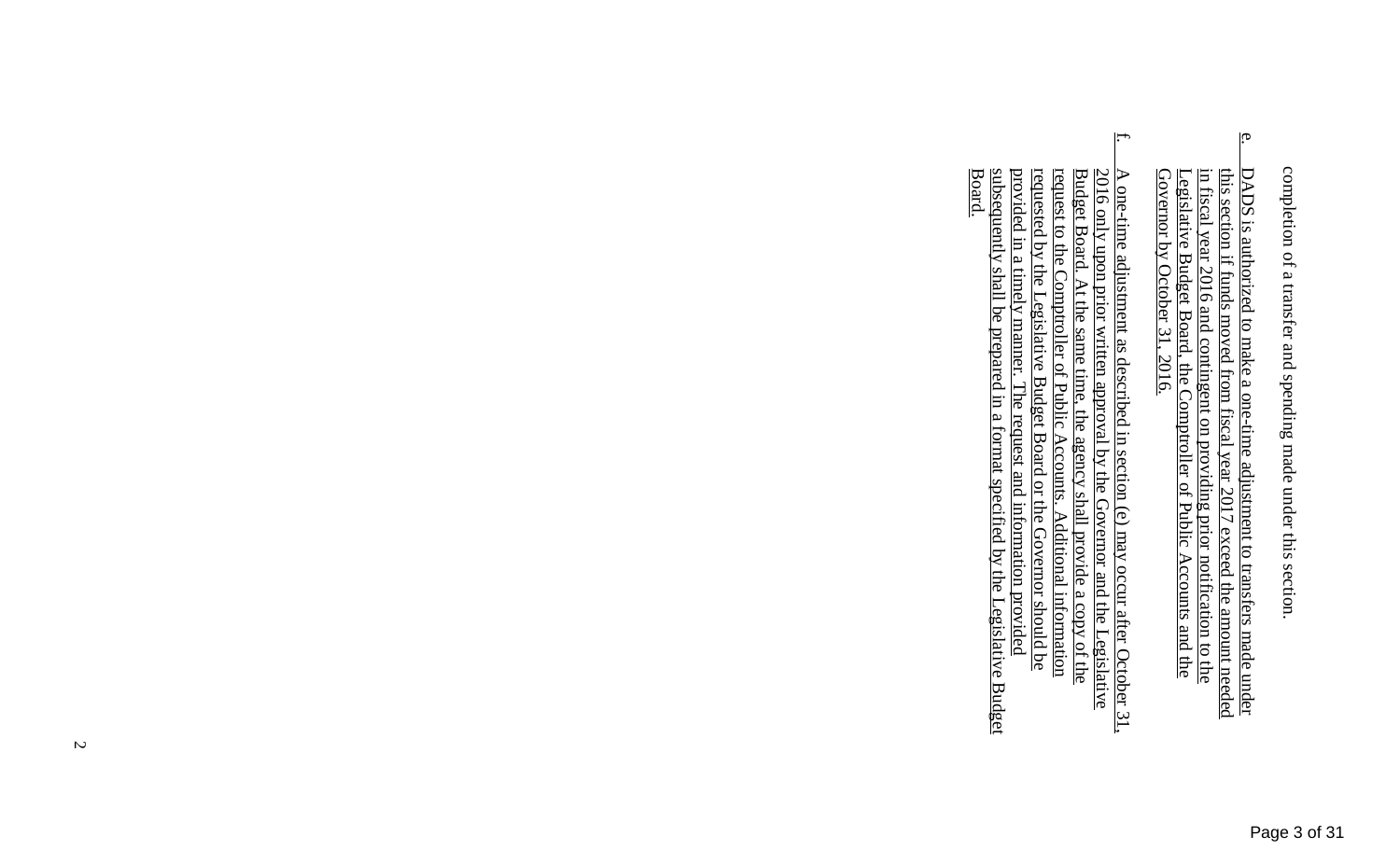### Unexpended Balances within the Biennium: ECI Respite Services **Unexpended Balances within the Biennium: ECI Respite Services** Department of Assistive and Rehabilitative Services **Department of Assistive and Rehabilitative Services** Proposed Rider Amendment **Proposed Rider Amendment**

Prepared by LBB Staff, 5/8/15 Prepared by LBB Staff, 5/8/15

Amends **Overview** House rider to limit unexpended balance authority to \$60,000.

### **Required Action Required Action**

- $\overline{\phantom{0}}$ On page II-27 of the House Bill, amend the following rider as follows:
- 26. **26. Unexpended Balances within the Biennium: ECI Respite Services.** Unexpended Balances within the Biennium: ECI Respite Services. Any Services, are appropriated to DARS for the fiscal year beginning September 1, 2016 for the same purposes. unexpended and unobligated balances remaining <u>in an amount not to exceed</u>  $\frac{$60,000}{0.000}$  as of August 31, 2016 from appropriations made to the Department of 2016 for the same p Services, are appropriated to DARS for the fiscal year beginning September 1, Assistive and Rehabilitative Services (DARS) in Strategy A.1.2, ECI Respite Assistive and Rehabilitative Services (DARS) in Strategy A.1.2, ECI Respite unexpended and unobligated balances remaining in an amount not to exceed as of August 31, 2016 from appropriations made to the Department of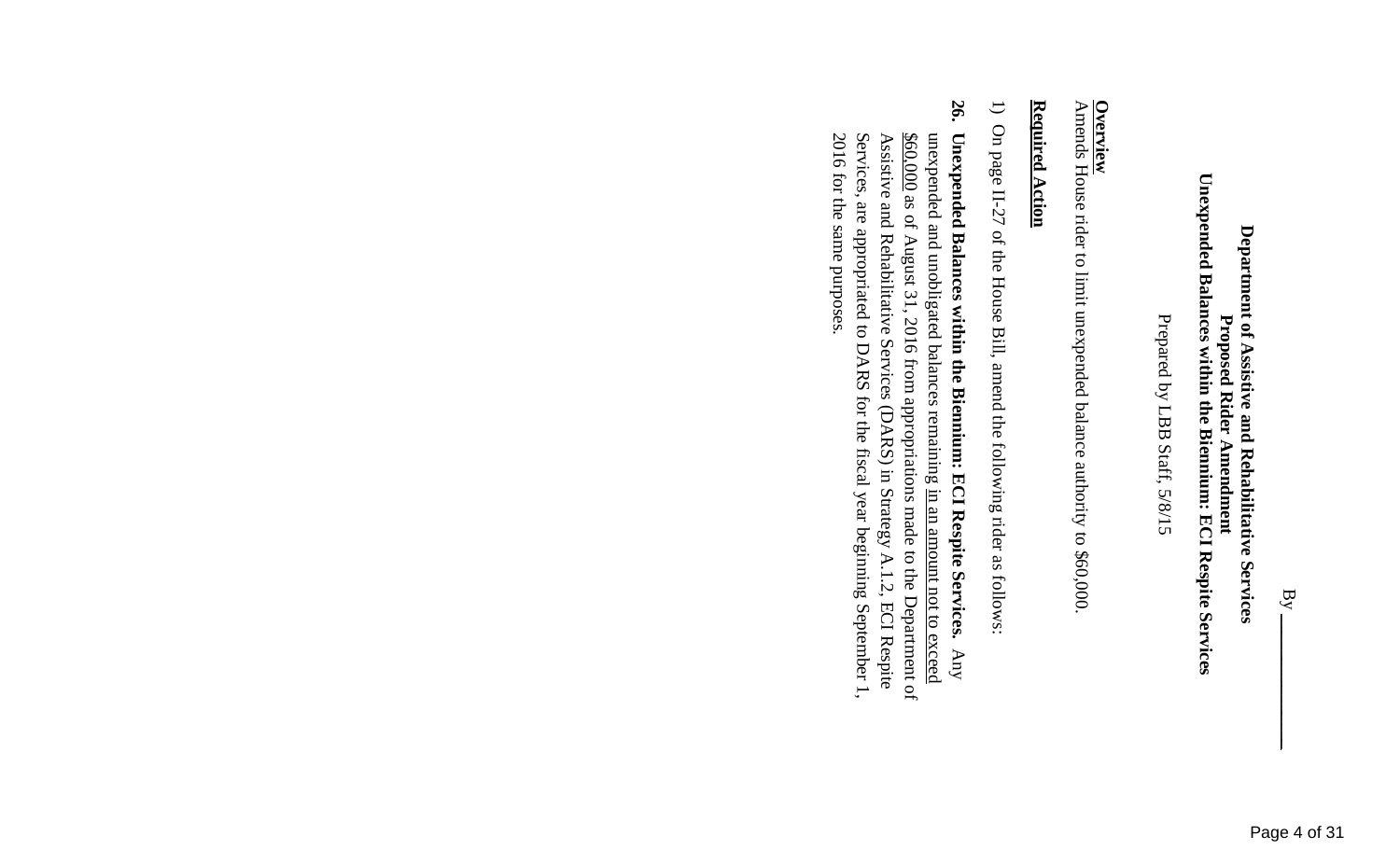### Unexpended Balances within the Biennium: Autism Program **Unexpended Balances within the Biennium: Autism Program** Department of Assistive and Rehabilitative Services **Department of Assistive and Rehabilitative Services** Proposed Rider Amendment **Proposed Rider Amendment**

Prepared by LBB Staff, 5/8/15 Prepared by LBB Staff, 5/8/15

Amends **Overview** House rider to limit unexpended balance authority to \$60,000.

### <u>Required Action</u> **Required Action**

- $\overline{\phantom{0}}$ On page II-27 of the House Bill, amend the following rider as follows:
- 27. **27. Unexpended Balances within the Biennium: Autism Program.** Unexpended Balances within the Biennium: Autism Program.  $\mathrm{Any}$ are appropriated to DARS for the fiscal year beginning September 1, 2016 for the unexpended and unobligated balances remaining in an amount not to exceed  $\frac{$60,000}{0.000}$  as of August 31, 2016 from appropriations made to the Department of same purposes. same purposes. are appropriated to DARS for the fiscal year beginning September 1, 2016 for the Assistive and Rehabilitative Services (DARS) in Strategy A.3.1, Autism Program, Assistive and Rehabilitative Services (DARS) in Strategy A.3.1, Autism Program, unexpended and unobligated balances remaining in an amount not to exceed as of August 31, 2016 from appropriations made to the Department of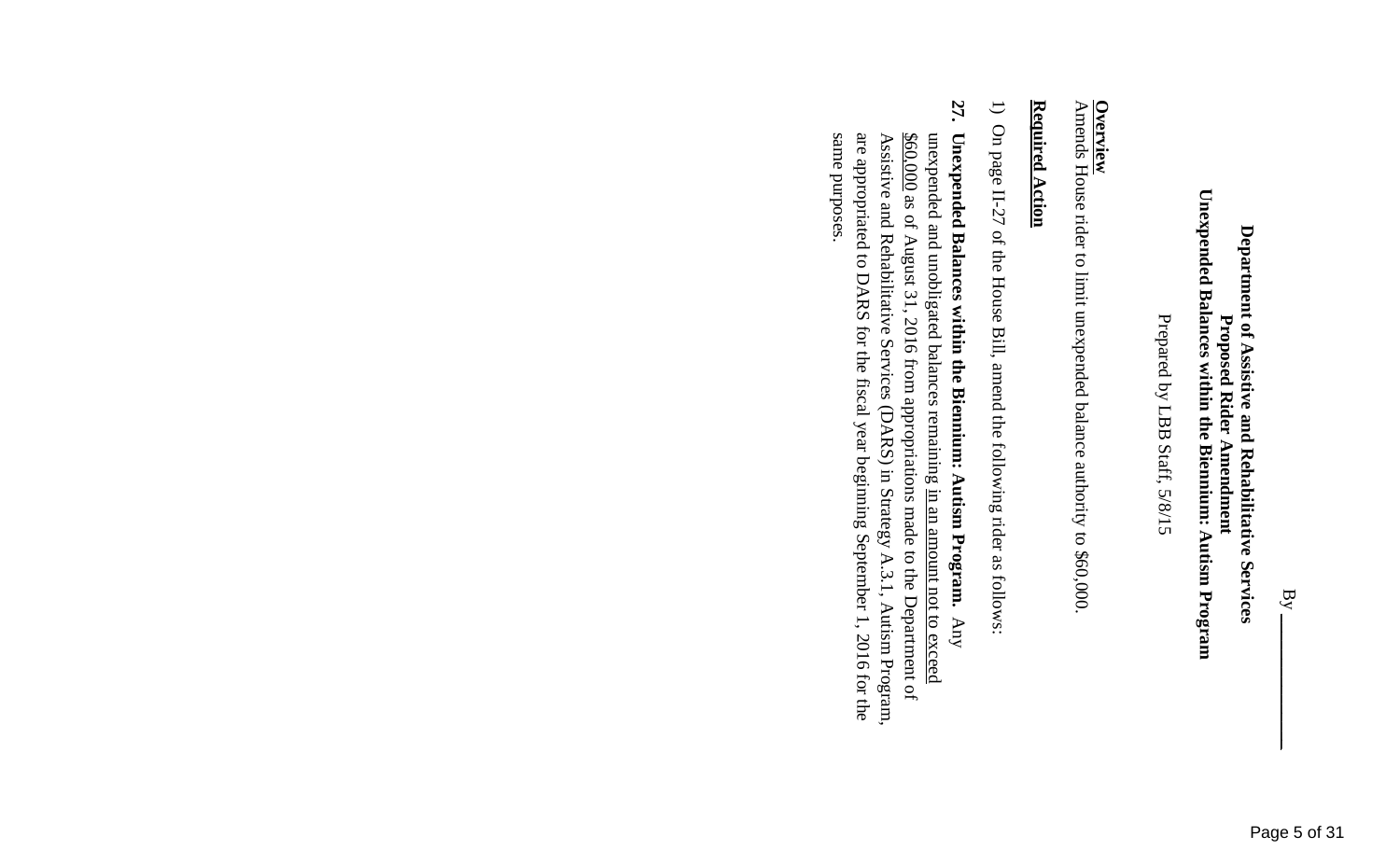Prepared by LBB Staff, 5/6/15 Prepared by LBB Staff, 5/6/15

### **Overview**

Amend the Senate rider to remove reporting requirement #4 and to reflect funding Senate rider to remove reporting requirement #4 and to reflect funding decision.

### Required Action **Required Action**

1) On page II-41 of the Senate Bill, amend the following rider as follows: On page II-41 of the Senate Bill, amend the following rider as follows:

additional appropriations provided in the 2016-17 biennium, which is a <del>\$46,060,494</del> shall report the number of families served for each prevention program, how the Services shall report on the effectiveness of the prevention programs. Specifically, DFPS biennium. Not later than December 1, 2016, the Department of Family and Protective \$35,030,861 additional appropriations provided in the 2016-17 biennium, which is a \$46,060,494 shall report the number of families served for each prevention program, how the Services shall report on the effectiveness of the prevention programs. Specifically, DFPS biennium. Not later than December 1, 2016, the Department of Family and Protective Prevention Programs, is 35. **Prevention Outcomes.** increase from the 2014-15 biennium, are being expended, and whether: \$121,702,665 \$115,735,737 Included in the amount appropriated above in All Funds for the 2016-17 in Goal C,

- $\frac{1}{1}$ ). Parents abuse or neglect their children during or up to 3 years after receiving 1). Parents abuse or neglect their children during or up to 3 years after receiving services; Parents abuse or neglect their children during or up to 3 years after receiving
- Youth are referred to juvenile courts during or after services; Youth are referred to juvenile courts during or after services;
- $\widehat{\alpha}$   $\widehat{\alpha}$ Protective factors in parenting have increased(based on a validated pre and post Protective factors in parenting have increased<br>(based on a validated pre and post survey); <br>  $\label{eq:2} \text{survey}$
- $\ddagger$ The length of time in foster care has been reduced; The length of time in foster care has been reduced;

number of child fatalities;  $594$ )The programs focused on children ages three and under helped to reduce the number of child fatalities;  $5\overline{4}$ )The programs focused on children ages three and under helped to reduce

 $65$ )The parents receiving the services had any prior CPS involvement; and Strategic Plan for PEI required in SB 206, or similar legislation. Strategic Plan for PEI required in SB 206, or similar legislation.  $\overline{+90}$ Any other outcome measures DFPS determines are appropriate based on the  $7/6$ )Any other outcome measures DFPS determines are appropriate based on the 5)The parents receiving the services had any prior CPS involvement; and

services. the House of Representatives and the Senate with jurisdiction over health and human Speaker of the House, Lieutenant Governor, and the permanent standing committees in The report shall be provided to the Legislative Budget Board, Office of the Governor, the the House of Representatives and the Senate with jurisdiction over health and human Speaker of the House, Lieutenant Governor, and the permanent standing committees i Chair of the House Appropriations Committee, Chair of the Senate Finance Committee, Chair of the House Appropriations Committee, Chair of the Senate Finance Committee, The report shall be provided to the Legislative Budget Board, Office of the Governor, the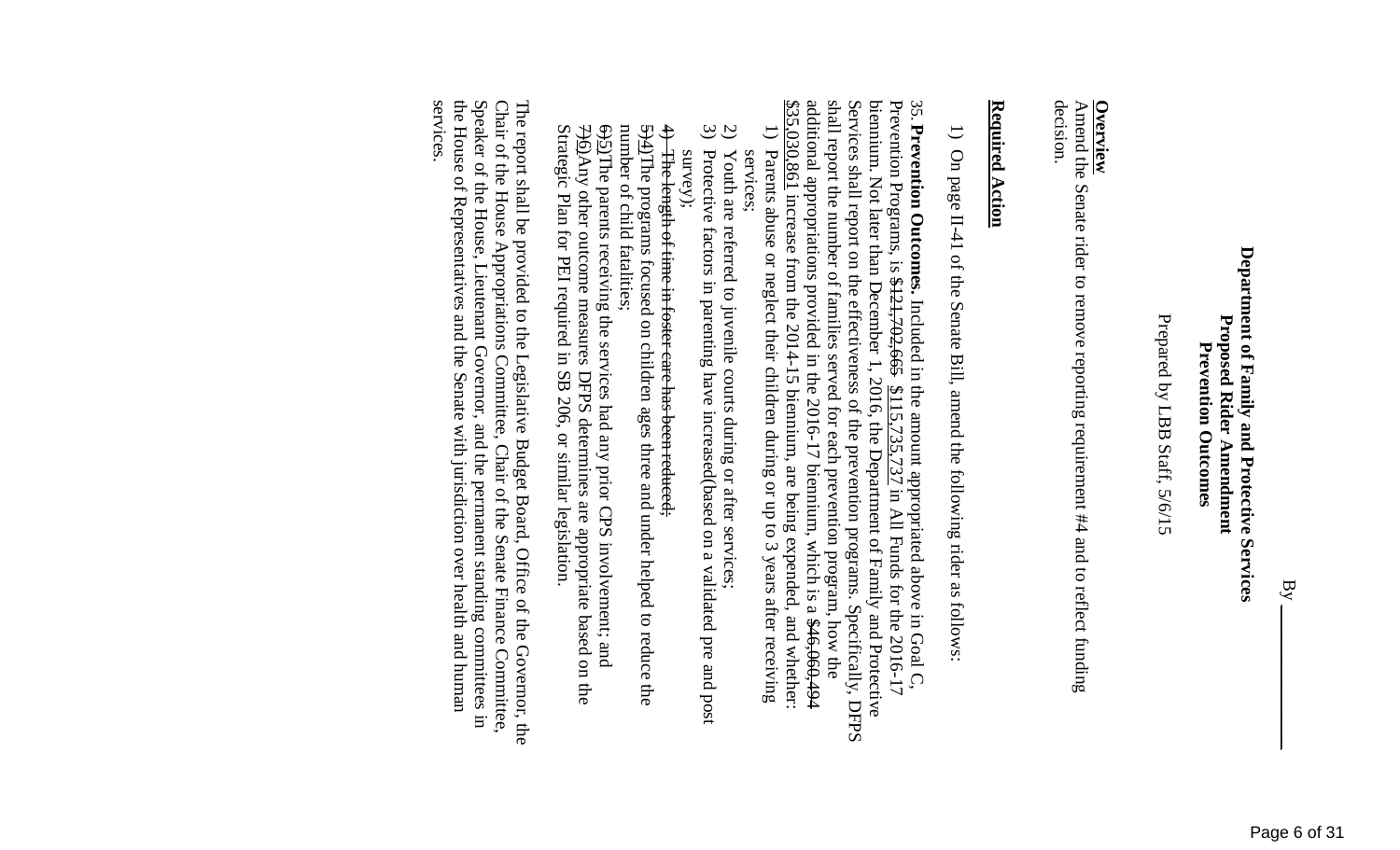Prepared by LBB Staff, 5/6/15 Prepared by LBB Staff, 5/6/15

### **Overview**

funding provides for. caseworker rider to reflect the conference funding decisions and to clarify what the funding provides for. caseworker rider to reflect the conference funding decisions and to clarify what the Amend the funding amounts and FTEs in the House parental child safety placements Amend the funding amounts and FTEs in the House parental child safety placements

### Required Action **Required Action**

 $\overline{\phantom{0}}$ On page II-41 of House Bill, amend the following rider as follows:

37. <u>Funds</u> in fiscal year 2016 and  $\frac{47,000,000}{21,000}$  \$1,932,704 in General Revenue Funds and  $\frac{20.3}{6669,434}$  in Feederal Funds  $\frac{22,131,302}{21,000}$  in All Funds in fiscal year 2017 for  $\frac{50-3}{20.3}$ appropriated above in strategy B.1.1, CPS Direct Delivery Staff, is \$4,000,000 <del>fiscal year 2017</del>. In implementing this pilot,<br>Services (DFPS) shall also: Services (DFPS) shall fiscal year 2017. In implementing this pilot, The Department of Family and Protective placements frequent contact with the caregivers of children who are in parental child safety frequent contact with the caregivers of children who are in FTEs per fiscal year and for implementing a pilot project that ensures consistent and \$669,434 in Federal Funds Funds in fiscal year 2016 and \$7,000,000  $$2.550,034$  in General Revenue Funds and  $$356,974$  in Federal Funds  $$2.868,698$  in All  $$2.550,034$  in General Revenue Funds appropriated above in strategy B.1.1, CPS Direct Delivery Staff, is  $$4,000,000$ FTEs per fiscal year and for implementing a pilot project that ensures consistent and Parental Child Safety Placement Caseworkers. Included in the amounts **Parental Child Safety Placement Caseworkers.** (PCSP). caseworkers  $$2,131,302$  in All Funds in fiscal year 2017 for  $$9.2$ in fiscal year 2016 and 104.5 and \$356,974 in Federal Funds  $$1,932,704$  in General Revenue Funds and The Department of Family and Protective parental child safety PCSP caseworkers in in the amounts \$2,868,698 in All

- a. develop guidelines for caseworkers for parental child safety develop guidelines for caseworkers for parental child safety placements;
- b. develop a tracking system for these placements; and a tracking system for these placements; and
- c. recommendation to expand or cease the project. recommendation to expand or cease the project. report to the Legislative Budget Board (LBB) by December 1, 2016 on whether<br>improved outcomes were achieved by these placements<u>, along with a</u> improved outcomes were achieved by these report to the Legislative Budget Board (LBB) by December placements, along 1, 2016 on whether

report and thus requires prior written approval of the Legislative Budget Board before fiscal year 2017 funding identified above may be expended. Funding for fiscal year  $2017$  for PCSP caseworkers is contingent upon the findings of the fiscal year 2017 funding identified above may be expended. report and thus requires prior written approval of the Legislative Budget Board Funding for fiscal year 2017 for PCSP caseworkers is contingent upon the findings of the

the number of case closures due to a PCSP, the number of families receiving legal or other designated caregivers to provide for the children, length of time in the PCSP, and assistance, and any other information or outcomes DFPS determines appropriate able to remain in their home communities due to a PCSP, the ability of family members children diverted from foster care as a result of a PCSP, the number of children that are assistance, and any other information or outcomes DFPS determines appropriate. the number of case closures due to a PCSP, the number of families receiving legal or other designated caregivers able to remain in their home communities children diverted from foster care as a result of a PCSP, the number of children that are The report to the Legislative Budget Board should include information on the number of The report to the Legislative Budget Board should include information on the number of to provide for the children, length of time in the PCSP, and due to a PCSP, the ability of family members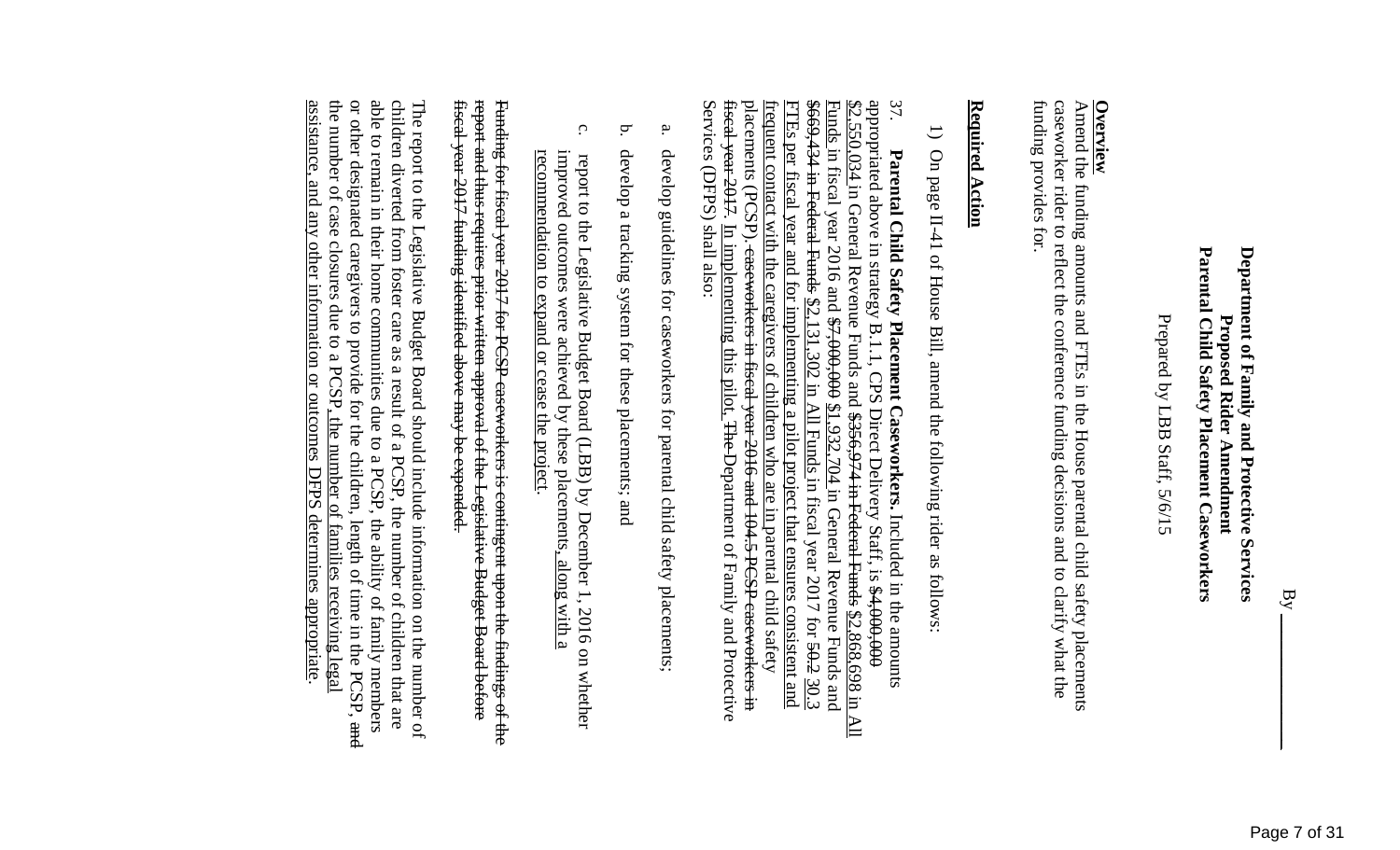### Department of Family and Protective Services **Department of Family and Protective Services CASA Family Finding Collaboration CASA Family Finding Collaboration** Proposed Rider Amendment **Proposed Rider Amendment**

Prepared by LBB Staff, 5/6/15 Prepared by LBB Staff, 5/6/15

### **Overview**

measure tool for outcomes. measure tool for outcomes. Amend the House rider to modify the reporting date and to require the development of a House rider to modify the reporting date and to require the development of a

### Required Action **Required Action**

On page II -42 of the House Bill, amend the following rider as follows:

order to increase permanency options and other beneficial outcomes for children and youth in developing curriculum, training and other necessary costs to support family finding efforts in in fiscal year 2017 for a contract with a statewide organization for volunteer advocate programs authorized under Texas Family Code, Section 264.604. Funding shall be used for personnel, state custody. 38. CASA Family Finding Collaboration. Out of funds appropriated above in strategy B.1.2. state custody. order to increase permanency options and other beneficial outcomes for children and youth in developing curriculum, training and other necessary costs to support family finding efforts in authorized under Texa in fiscal year 2017 for a contract with a statewide organization for volunteer advocate programs \$226,800 in General Revenue Funds in fiscal year 2016 and \$321,800 in General Revenue Funds \$226,800 in General Revenue Funds in fiscal year 2016 and \$321,800 in General Revenue Funds CPS Program Support, the Department of Family and Protective Services (DFPS) shall allocate CPS Program Support, the Department of Family and Protective Services (DFPS) shall allocate **38. CASA Family Finding Collaboration.** s Family Code, Section 264.604. Out of funds appropriated above Funding shall be used for personnel, in strategy B.1.2,

develop a method to evaluate the success of this effort in improving child outcomes. DFPS shall enter into a memorandum of understanding with volunteer advocates programs to specify the respective roles of volunteer advocates programs and local CPS offices. <u>DFPS shall</u> develop a method to evaluate the success of this effort in improving child outcomes. specify the respective roles of volunteer advocates programs and local CPS offices. DFPS shall enter into a memorandum of understanding with volunteer advocates programs to

Senate Finance Committee, Speaker of the House, Lieutenant Governor, and the permanent<br>standing committees in the House of Representatives and the Senate with jurisdiction over health permanency outcomes. and human services on the success of these CASA family finding services on improving child Not later than <del>August 31, 2016 <u>December</u> 1, 2016</del>, DFPS shall report to the Legislative Budget<br>Board, Office of the Governor, the Chair of the House Appropriations Committee, Chair of the permanency outcomes. and human services standing committees in the House of Representatives and the Senate with Senate Finance Committee, Speaker of the House, Lieutenant Governor, and the Board, Office of the Governor, the Chair of the House Appropriations Committee, Chair of Not later than August 31, 2016 on the success of these CASA family finding services on improving child December 1, 2016, DFPS shall report to the Legislative Budget jurisdiction over health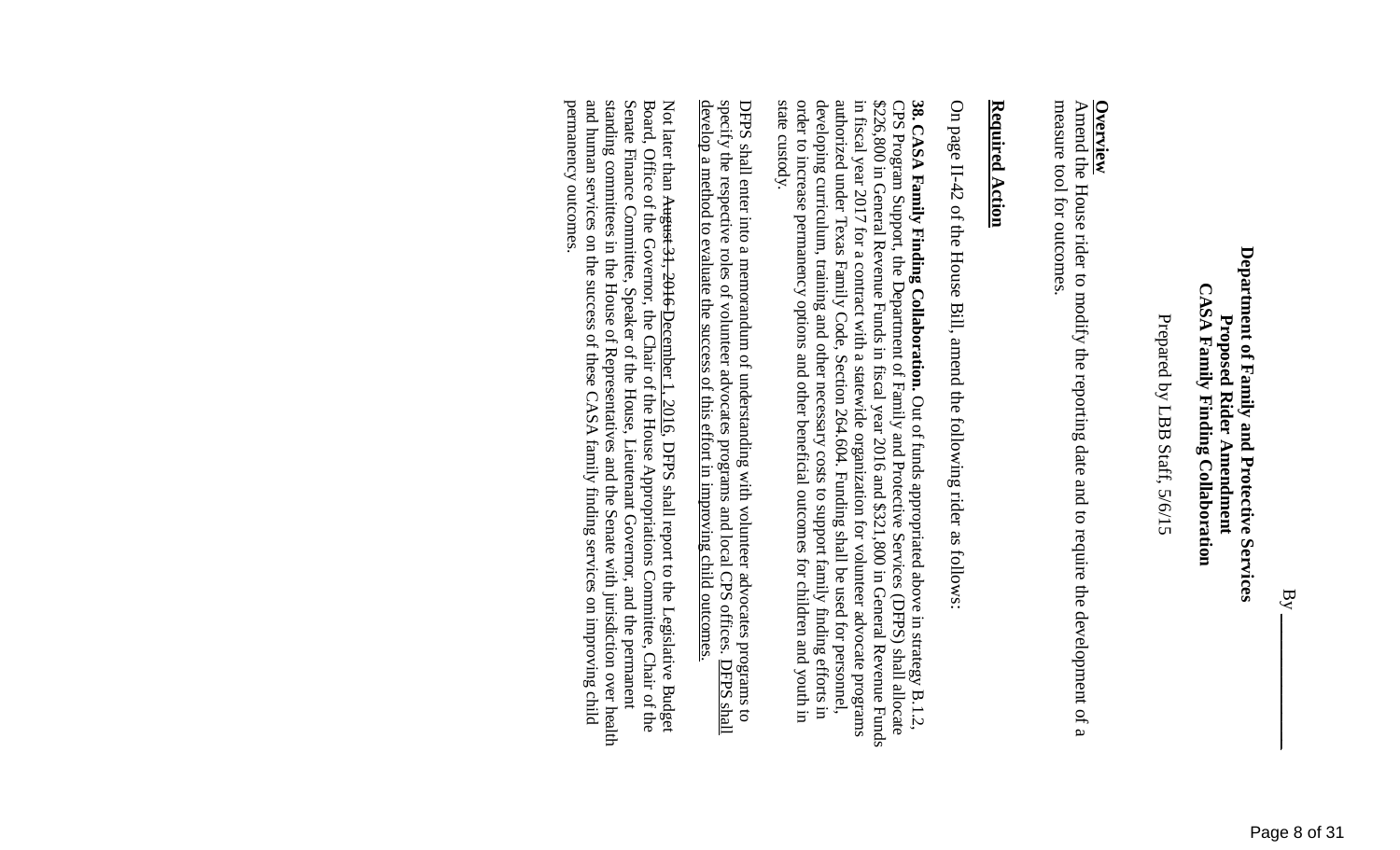### Department of Family and Protective Services **Department of Family and Protective Services Compensation Effectiveness Compensation Effectiveness Proposed New Rider Proposed New Rider**

Prepared by LBB Staff, 5/1 Prepared by LBB Staff, 5/1/15

**Overview**<br>Add a new rider that requires the agency to report on the effectiveness of the merit salary<br>Add a new rider that requires the agency to report on the effectiveness of the merit salary recruitment and retention rates by region. increases, paying down of overtime to 140 hours, and mentoring stipends on improving recruitment and retention rates by region. Add a new rider that paying down of overtime to 140 hours, and mentoring stipends on improving requires the agency to report on the effectiveness of the merit salary

### Required Action **Required Action**

 $\overline{\phantom{0}}$ following rider: following rider: On page II-42 of the House Bill and page II-42 of the Senate Bill, add the

stipends on improving recruitment and retention rates by region. Senate Finance Committee, Speaker of the House, Lieutenant Governor, and the permanent standing committees in the House of Representatives and the Senate with the merit salary increases, paying down of overtime hours to 140 hours, and mentoring jurisdiction over health and human services by December 1, 2016 on the effectiveness of Office of the Governor, the Chair of the House Appropriations Committee, Chair of the Family and Protective Services (DFPS) shall report to the Legislative Budget Board, stipends on improving recruitment and retention rates by region. the merit salary increases, payin jurisdiction over health and human services by December 1, 2016 on the effectiveness of permanent standing committees in the House of Representatives and the Senate with Senate Finance Committee Office of the Governor, the Chair of the House Appropriations Committee, Chair of the Family and Protective Services (DFPS) shall report to the Legislative Budget Board,  $\vert$ **Compensation Effectiveness.** , Speaker of the House, Lieutenant Governor, and the g down of overtime hours to 140 hours, and mentoring Out of funds appropriated above, the Department of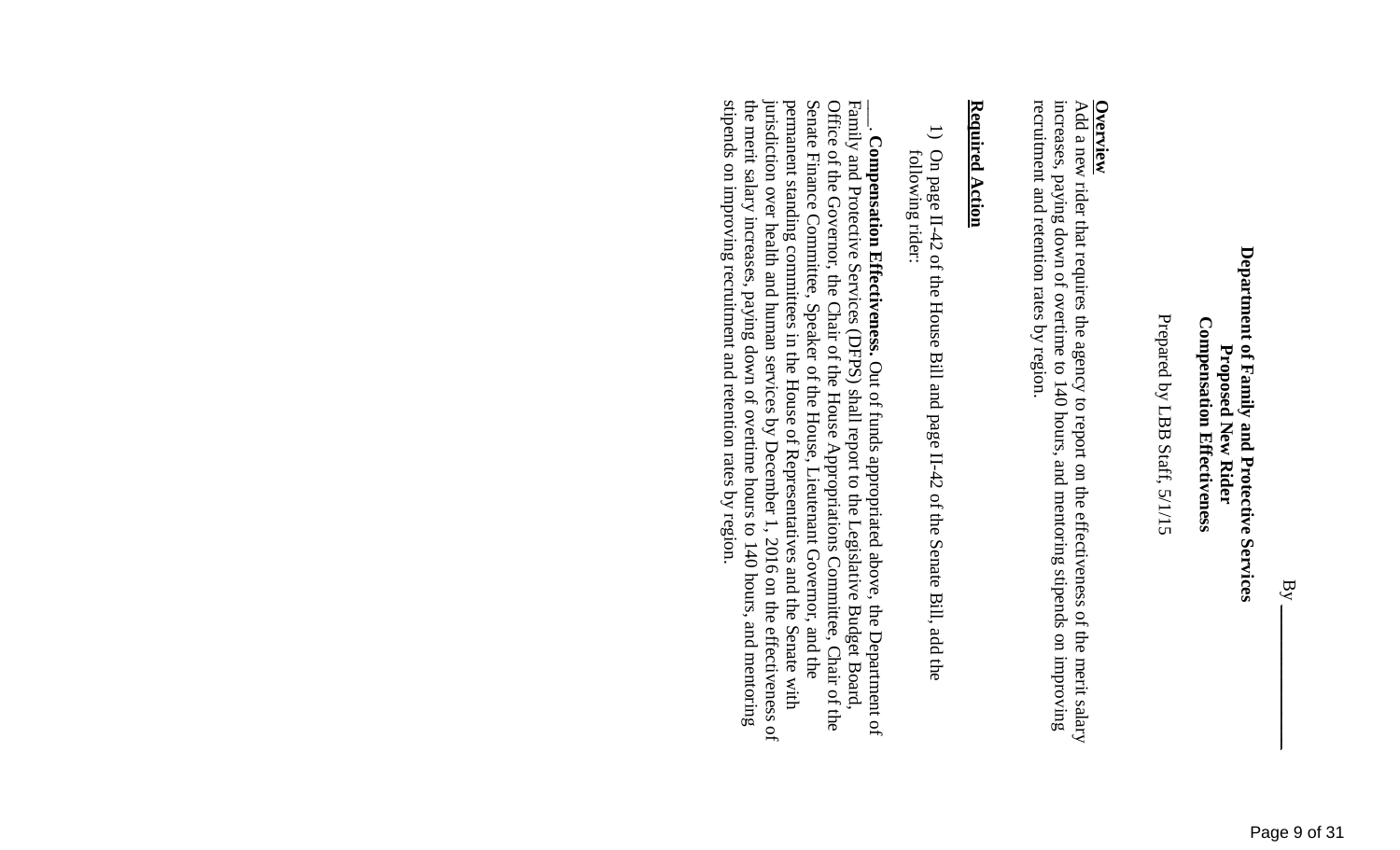### **Art. II, Department of State Health Services** Art. II, Department of State Health Services Breast and Cervical Cancer **Breast and Cervical Cancer Services Program** Delete Existing Rider and Add New Rider **Delete Existing Rider and Add New Rider** Services Program

Prepared by LBB Staff, 05/06/2015 Prepared by LBB Staff, 05/06/2015

### **Required Actions Required Actions**

1. following rider: following rider: On page II-70 of the Department of State Health Services bill pattern, delete the

### **77. Breast and Cervical Cancer Services Program.**

- a.  $\overline{+}$ o the extent allowed by federal law, the Department of State Health Services (DSHS) shall allocate funds appropriated above in Strategy B.1.2, Women and Children's Health Services for the Breast and Cervical Cance Program does s<del>hall ensure the distribution and allocation methodology for funds in Strategy B.1.2, Women</del><br>en<del>d Children's Health Services appropriated for the Breast and Cervical Cancer Services</del><br>= <sup>end C</sup>h<del>ildren's Health Services ap</del> sereenings but do not provide comprehensive primary and preventative care. The department and preventative care; and thirdly, non-public entities that provide breast and cervical cancer Health Centers, and climes under the Baylor College of Medicine; secondly, non public cancer screenings, including state/county/local community health clinics, Program does not severely limit or eliminate access to services to any region. shall ensure the distribution and allocation methodology for funds in Strategy B.1.2, Women screenings but do not provide comprehensive primary and preventative care. The department and preventative care; and t entities that provide breast and cervical cancerentities that provide breast and cervical cancer screenings as part of comprehensive primary Health Centers, and clinics under the Baylor College of Medicine; secondly, non-public cancer screenings, including state/county/loca distribution and reallocation to first award public entities that provide breast and cervical for the Breast and Cervical Cancer Services Program using a methodology that prioritizes allocate funds appropriated above in Strategy B.1.2, Women and To the extent allowed by federal law, the Department of State Health Services (DSHS) shall ildren's Health Services appropriated for the Breast and Cervical Cancer Services not severely limit or eliminate access to services to any region. hirdly, non-public entities that provide breast and cervical cancer l community health clinics, Federally Qualified sereenings as part of comprehensive Children's Health Services Federally Qualified primary
- $\sigma$ s<del>ubsection (a) would not result in the loss of federal funds, then the funding methodology<br>outlined in subsection (a) shall not be implemented. In that ease, DSHS shall still continue to</del> (a)  $f$  funds. The plan shall be submitted to the Legislative Budget Board and the Governor 30 days <del>Implementation of the funding methodology in subsection (a) is contingent upon DSHS<br>submitting a plan to demonstrate that this funding method will not result in a loss of federal</del> <del>with local providers through a competitive</del> with local providers through a competitive provider application process. provide breast and cervical cancer screening services through performance based contracts provide breast and cervical cancer screening services through performance-based contracts outlined in subsection (a) shall not be implemented. In that case subsection (a) would not result in the loss of federal funds, then the funding methodology (a). If the agency is unable to demonstrate that the funding methodology outlined in <del>prior to any expenditure of the funds under the funding methodology outlined in subsection</del> prior to any expenditure of the funds under the funding methodology outlined funds. The plan shall be submitted to the Legislative Budget Board and the Governor 30 days Implementation of the funding methodology in subsection (a) is contingent upon DSHS <del>. If the agency is unable to demonstrate that the funding methodology outlined in</del> ing a plan to demonstrate that this funding method will not result in a loss of federal <del>provider</del> application , DSHS shall still continue to in subsection
- 2. On page II-71 of the Department of State Health Services bill pattern, add the following On page II-71 of the Department of State Health Services bill pattern, add the following<br>new rider:
- $\lfloor$ provision of breast and cervical cancer screening services providers in a certain region, the department may compensate other local providers for the Health Program. If the department is unable to locate a sufficient number of eligible providing a different service package than required to participate in the Texas Women's Program, including providers that would be otherwise eligible, but for the sole reason of compensate providers that would be eligible to participate in the Texas Women's Health Children's Health Services for the Breast and Cervical Cancer Services Program, to expended by the Department of State Health Services in Strategy B.1.2, Women and provision of breast and cervical cancer screening services. providers in a certain region, the department may compensate other local providers for the Health Program. If the department is unable to locate a sufficient number of eli providing a different service package than required to participate in the Texas Women's Program, including providers that would be otherwise eligible, but for the sole reason of compensate providers that would be eligible to participate in the Texas Women's Health Children's Health Services for the Breast and Cervical Cancer Services Program, expended by the Department of State Health Services in Strategy B.1.2, Women and Breast and Cervical Cancer Services Program. Funds appropriated above may only be **Breast and Cervical Cancer Services Program**. Funds appropriated above may only be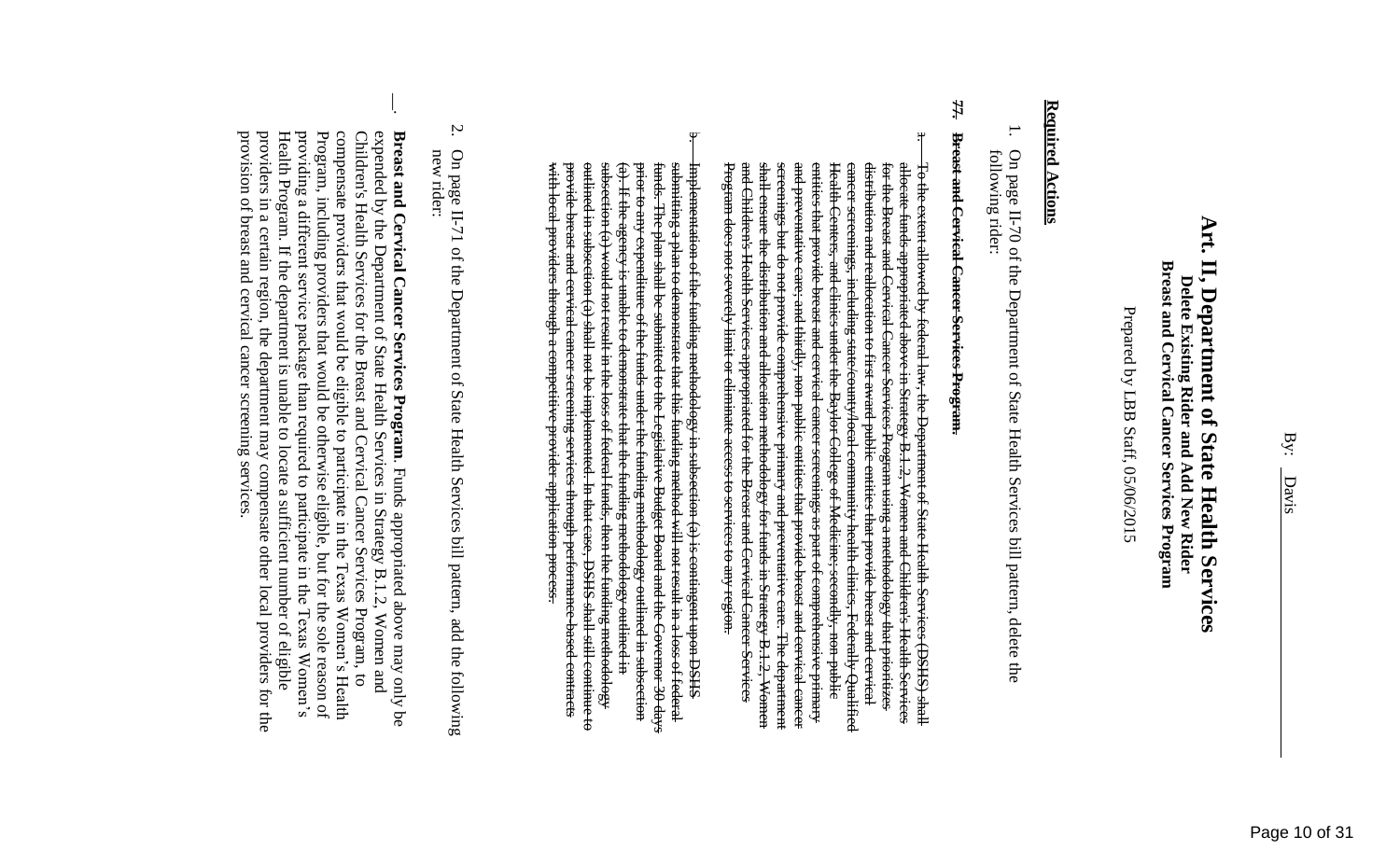### Funding for Infectious Diseases including Ebola  $\frac{P}{P}$ repared by LBB Staff: 5/20/2015 **Funding for Infectious Diseases including Ebola Department of State Health Services** Department of State Health Services Prepared by LBB Staff: **Amend House Rider Americ House Rider 80**

### Required Action **Required Action**

**1.** Bill Pattern amend the following rider: On page II-70 of the bill pattern for the Department of State Health Services On page II-70 amend the following rider: of the bill pattern for the **Department of State Health Services**

# 80. Contingency for Ebola Funds-<u>Funding</u> for Infectious Diseases including **Contingency for Ebola Funds.Funding for Infectious Diseases including Ebola**

- a. response; and communications and coordination. surveillance and response; infectious disease response training exercises; laboratory diseases, including  $Ebola$ , specifically in the following areas: epidemiology year for the purposes of ebola-prevention, planning and treatment of infectious Coordinated Services, and Strategy A.4.1, Out of funds appropriated above in Strategy A.1.1, Public Health Preparedness and response; and communic surveillance and response; infectious disease response training exercises; laboratory diseases, including Ebola, specifically State Health Services (DSHS) is allocated \$6,650,000 in General Revenue each fiscal State Health Services (DSHS) is allocated \$6,650,000 in General Revenue each fiscal Coordinated Services, and Strategy A.4.1, Laboratory Services, the Department of Out of funds appropriated above in Strategy A.1.1, Public Health Preparedness and the purposes of ebola prevention, planning and treatment of infectious ations and coordination. in the following areas: epidemiology Laboratory Services, the Department of
- b. shall be determined by DSHS. for the Texas Emergency Medical Task Force. The allocation to each of the programs diabetes prevention and control, expanded tobacco prevention services, and funding spent on pediatric asthma management, adult potentially preventable hospitalizations, Disease Prevention, and Strategy A.3.2, Reduce Use of Tobacco Products, to be amount of General Revenue equal to that of the federal funds received to Strategy related to ebola prevention, planning and treatment, the agency shall transfer an If DSHS receives federal funds above  $$20,270,483$  during the  $2016-17$  biennium shall be determined by DSHS. for the Texas Emergency Medical Task Force. diabetes prevention and control, expanded tobacco prevention services, and funding spent on pediatric asthma management, adult potentially preventable hospitalizations, Disease Prevention, and Strategy A.3.2, Reduce Use of Tobacco Products, A.1.1, Public Health Preparedness and Coordinated Services, Strategy A.3.1, Chronic A.1.1, Public Health Preparedness and Coordinated Services, Strategy A.3.1, Chronic amount of General Revenue equal to that of the federal funds received to Strategy related to ebola prevention, planning and treatment, the agency shall transfer an If DSHS receives federal funds above \$20,270,483 during The allocation to each of the programs the 2016-17 biennium

 $\overline{\phantom{0}}$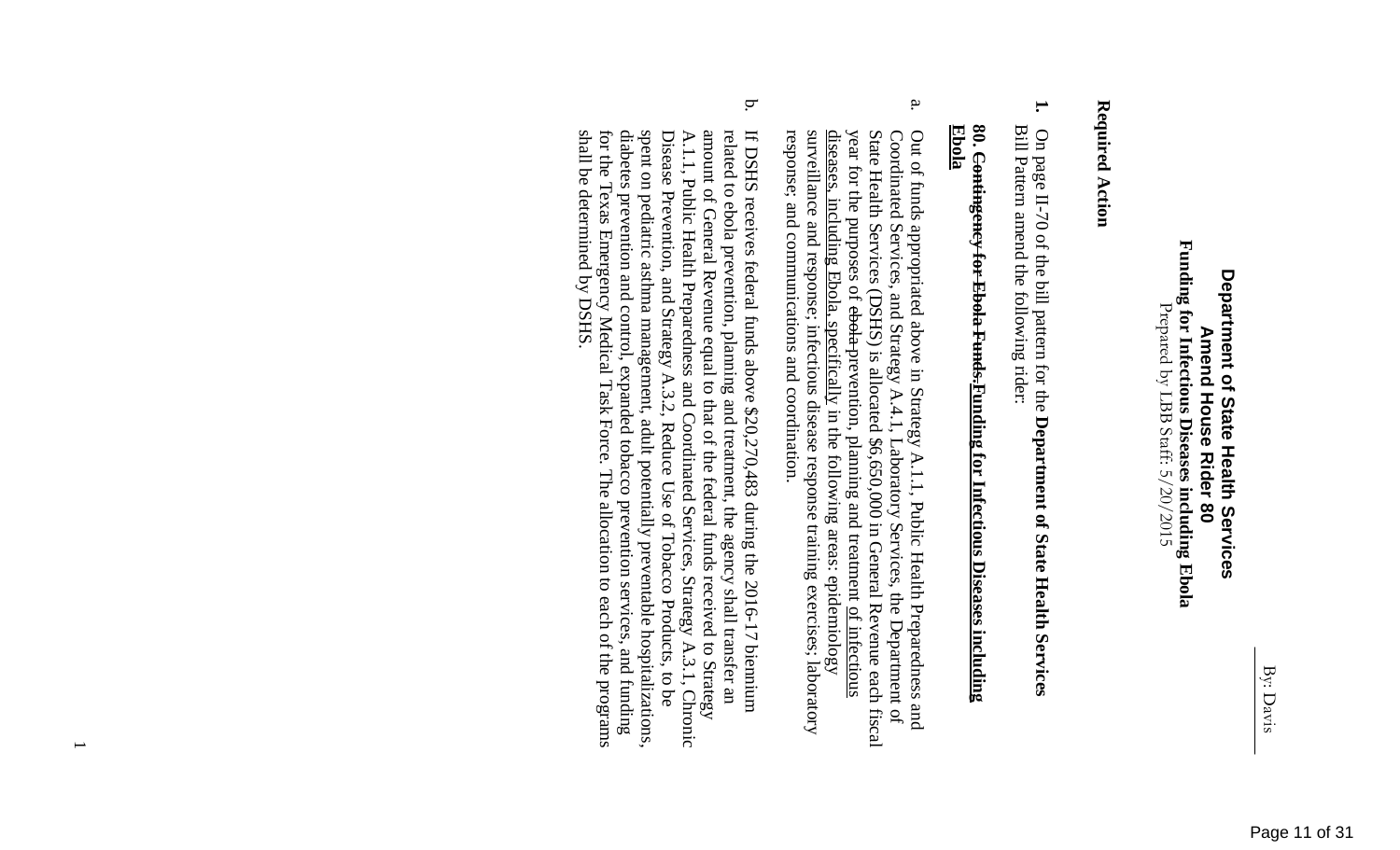Prepared by LBB Staff, 05/06/2015 Prepared by LBB Staff, 05/06/2015

**Overview**<br>Add a new rider to explicitly appropriate funds from the fund balance in the Workplace<br>Chemicals List Account No. 5020 to DSHS budget strategy A.1.1. Public Health Preparedness<br>Chemicals List Account No. 5020 to committee to fund these grants at \$4 million for the biennium. Health and Safety Code Chapters 502, 505, 506 and 507. Limitations in DSHS Rider 12 may and Coordinated Services for the purpose of providing grants to communities to create and execute emergency response plans for hazardous chemical events per statutory authority in committee to fund these grants at \$4 million for the biennium. prevent use of the funds without this rider. The rider supports decisions made by the conference prevent use of the funds without this rider. The rider supports decisions made by the conference Health and Safety Code Chapters 502, 505, 506 and 507. Limitations in DSHS Rider 12 may execute emergency response plans and Coordinated Services for the purpose of providing grants to communities Chemicals List Account No. 5020 to DSHS budget strategy A.1.1. Public Health Preparedness Add a new rider to explicitly appropriate funds from the fund balance in the Workplace hazardous chemical events per statutory authority in to create and

# **Required Action**

On page II-70 of the Department of State Health Services bill pattern, add the following rider:

authority in Health and Safety Code Chapters 502, 505, 506 and 507. Workplace Chemicals List Account No. 5020 for the purpose of providing grants to communities<br>to create and execute emergency response plans for hazardous chemical events per statutory authority in Health and Safety Code Chapters 502, 505, 506 and 507. to create and execute emergency response plans Workplace Chemicals List Account No. 5020 for the purpose of providing grants to communities  $$2,000,000$  in fiscal year  $2016$  and  $$2,000,000$  in fiscal year  $2017$  from the fund balance in the appropriated above  $\vert$ Community Planning Grants for Hazardous Chemical Events. **Community Planning Grants for Hazardous Chemical Events**in Strategy A.1.1, Public Health Preparedness and Coordinated Services, is hazardous chemical events per statutory . Included in amounts Included in amounts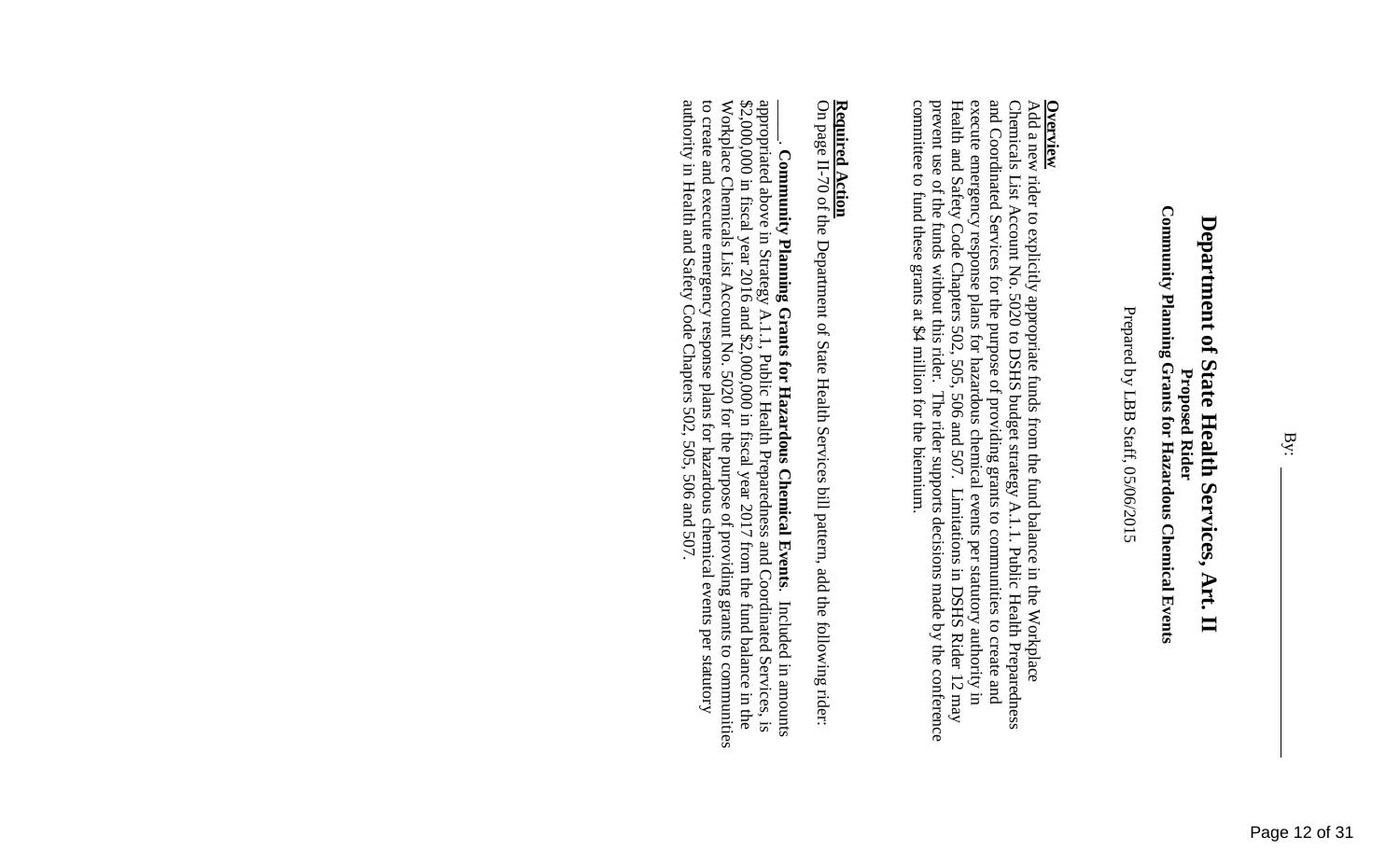Prepared by LBB Staff, 05/14/2015 Prepared by LBB Sta ff, 05/14/2015

### **Overview**

based crisis and treatment facilities for persons with mental health and substance abuse disorders. based crisis and treatment facilities for persons with mental health and substance abuse disorders. Add a new rider to evaluate contract funding requirements and standards governing community-Add a new rider to evaluate contract funding requirements and standards governing community-

# **Required Action**

On page II-71 of the Department of State Health Services bill pattern, add the following rider:

disorders, or co-occurring mental health and substance abuse disorders in community settings. recommendations for any changes to statutes or regulatory requirements needed to ensure the committees in the House of Representatives and the Senate with jurisdiction over health and human services. The report shall include a summary of activities related to the review, and a report to the Legislative Budget Board, the Office of the Governor, and the permanent standing based crisis and treatment facilities. No later than December 1, 2016, the department shall submit barriers to the effective delivery of mental health and substance abuse services by community-DSHS behavioral health program staff and regulatory staff, in collaboration with the Health and<br>Human Services Commission and stakeholders, shall identify best practices for and unnecessary of contract funding requirements and standards governing community-based crisis and treatment above, the Department of State Health Services (DSHS) shall conduct a comprehensive review disorders, or co-occurring mental health and substance abuse disorders safe, recommendations human services committees in the House of Representatives and the Senate with jurisdiction over health and a report to the Legislative Budget Board, the Office of the Governor, and the permanent standing based crisis and treatment facilities. No later than December 1, 2016, the department shall submit barriers to the effective delivery of mental health and substance abuse services by community-Human Services Commission and stakeholders, shall identify best practices for and unnecessary DSHS behavioral health program staff and regulatory staff, in collaboration with the Health and facilities for persons with mental health and substance abuse disorders. facilities for persons with mental health and substance abuse disorders. As part of the review, of contract funding requirements and standards above, the Department of State Health Services  $\vert$ effective, Community-Based Crisis and Treatment Facilities Review. Out of funds appropriated **Community-Based Crisis and Treatment Facilities Review**and efficient treatment of persons with mental health disorders, substance abuse . The report shall include a summary for any changes to statutes or regulatory requirements needed to ensure governing community-based crisis and treatment of activities related to the review, shall conduct a comprehensive review Out of funds appropriated in community settings. As part of the review,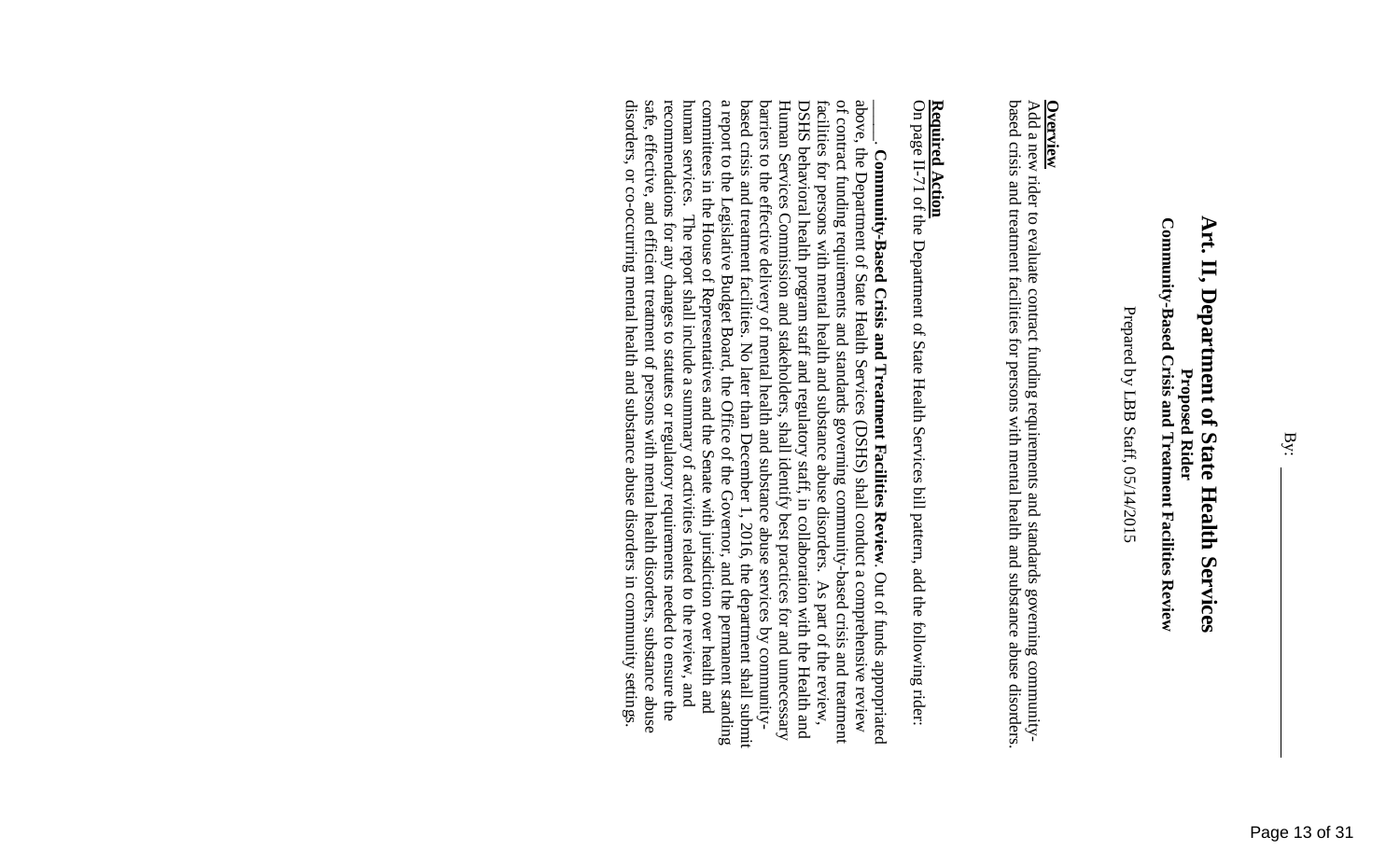Prepared by LBB Staff, 05/14/2015 Prepared by LBB Staff, 05/14/2015

**Overview**<br>Add a new rider to require the Department of State Health Services to develop an inventory of<br>Add a new rider to require the Department of State Health Services to develop an inventory of public health duties and an action plan for improving the public health system. public health duties and an action plan for improving the public health system. Add a new rider to require the Department of State Health Services to develop an inventory of

# **Required Action**

On page II-71 of the Department of State Health Services bill pattern, add the following rider:

November 30, 2016. of Representatives and the Senate with jurisdiction over health and human services no later than Budget Board, the Office of the Governor, and the permanent standing committees in the House complete the inventory no later than March 1, 2016, and submit the action plan to the Legislative regional goals and strategies, to effectively use state funds to achieve these priorities. DSHS shall for improving the state's public health system and to create a public health action plan, with health entities and authorities. DSHS shall use this information to establish statewide priorities responsibilities, and capacity relating to public health services delivered by DSHS and local and Policy Committee and other stakeholders to develop a comprehensive inventory of the roles, Department of State Health Services (DSHS) shall collaborate with the Public Health Funding November 30, 2016. of Representatives and the Senate with jurisdiction over health and human services Budget Board, the Office of the Governor, and the permanent standing committees in the House complete the inventory no later than March 1, 2016, and submit the action plan to the Legislative regional goals and strategies, to effectively use state funds to achieve these priorities. DSHS shall for improving health entities and authorities. DSHS responsibilities, and capacity relating to public health services delivered by DSHS and local and Policy Committee and other stakeholders Department of State Health Services  $\vert$ Public Health System Inventory and Action Plan. Out of funds appropriated above, the **Public Health System Inventory and Action Plan**the state's public health system and to create a public health action plan, with (DSHS) shall collaborate with the shall use this information to establish statewide priorities develop a comprehensive inventory of the roles, Out of funds appropriated above, the Public Health Funding no later than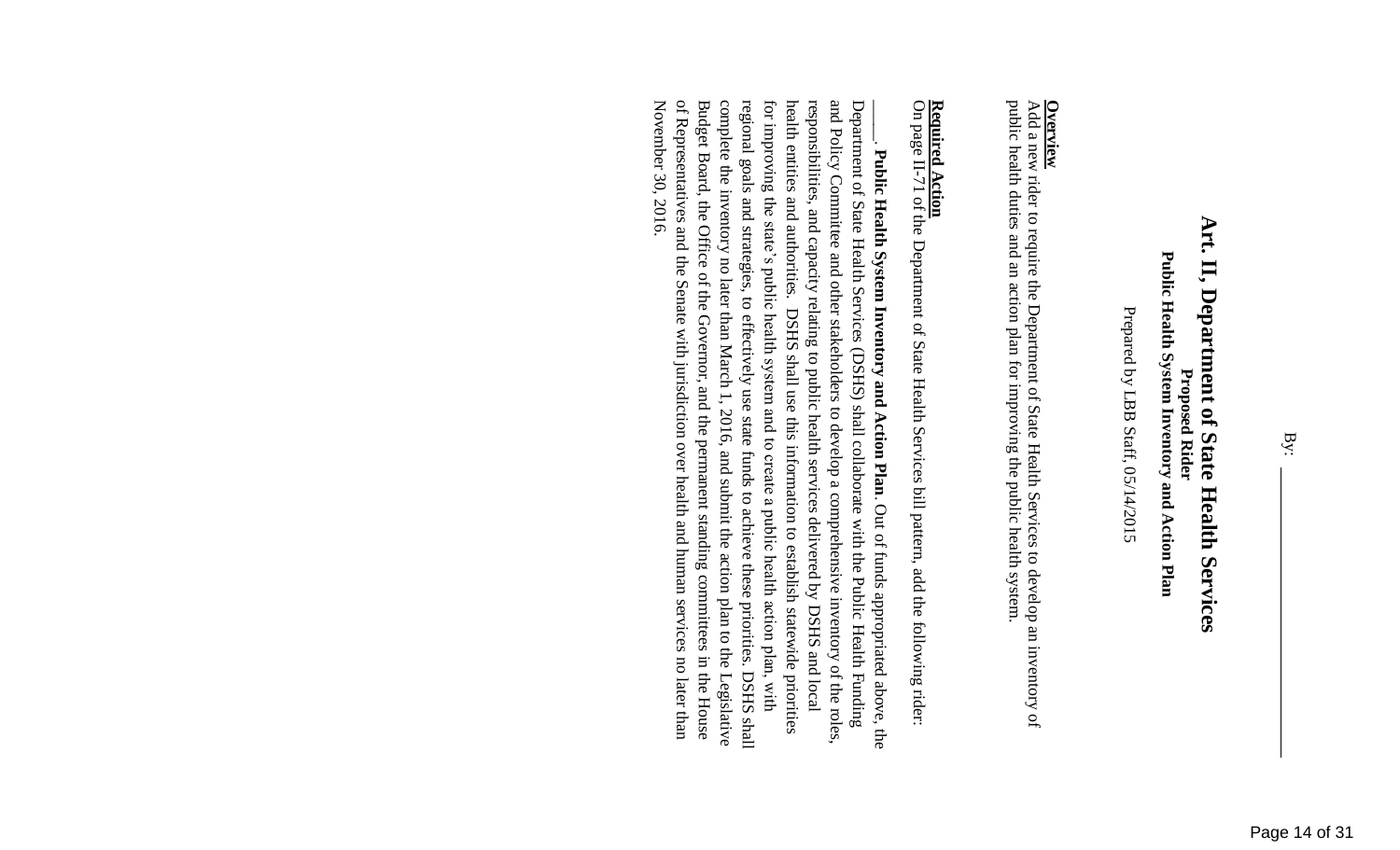By:

Prepared by LBB Staff, 05/15/2015 Prepared by LBB Staff, 05/15/2015

### **Overview**

for behavioral health services. for behavioral health services. Add a new rider to evaluate and improve performance measurement and contracting processes Add a new rider to evaluate and improve performance measurement and contracting processes

## **Required Action**

On page II-71 of the Department of State Health Services bill pattern, add the following rider:

above, the Department of State Health Services (DSHS), in collaboration with the Health and human services. The review and report must include: committees in the House of Representatives and the Senate with jurisdiction over health and health purchasing. and may use funds appropriated above to seek the assistance of a third party with expertise in services contracts with DSHS. In conducting the review, DSHS shall solicit stakeholder input performance measurement, contract processing, and payment mechanisms for behavioral health Human Services Commission (HHSC), shall conduct a review to identify improvements to human services. The review and report must include: committees in the House of Representatives and the Senate with jurisdiction over health and 1, 2016 to the Legislative Budget Board, the Office of the Governor, and the permanent standing 1, 2016 to the Legislative Budget Board, the Office of the Governor, and the permanent standing health purchasing. and may use funds appropriated above to seek the assistance of a third party with expertise in performance measurement, contract processing, and payment mechanisms for behavioral health Human Services Commission (HHSC), above, the Department of State Health Services (DSHS), in collaboration with the Health and  $\vert$ Behavioral Health Services Provider Contracts Review. Out of funds appropriated **Behavioral Health Services Provider Contracts Review**contracts with DSHS. In conducting the review, DSHS DSHS shall complete the review and report findings no later than December shall complete the review and report findings no later than December shall conduct a review to identify improvements to shall solicit stakeholder input Out of funds appropriated

- a. identification of performance measures and other requirements not necessary by a state or federal requirement that could be eliminated from contracts; state or federal requirement identification of performance measures that could be eliminated from contracts; and other requirements not necessary by a
- b. a review of the metrics and methodology associated with the withholding of Accountability; Accountability; allocations made under DSHS Rider 61, Mental Health Outcomes and allocations made under DSHS Rider 61, Mental Health Outcomes and the metrics and methodology associated with the withholding of
- c. consideration of performance measures and contracting strategies similar to those used for managed care organizations; used for managed care organizations; consideration of performance measures and contracting strategies similar to those
- $\Delta$ consideration of best practices in performance measurement and contracting, health care services; and health care services; and models used by the Health and Human Services Commission for purchasing models used by the Health and Human Services Commission including incentive payments and financial sanctions that are aligned with the including incentive payments and financial sanctions that are aligned with the consideration of best practices in performance measurement and contracting, for purchasing
- e. of behavioral health services providers contracted with DSHS of behavioral health services providers contracted with DSHS. a proposal for a publicly available web-based dashboard to compare performance a proposal for a publicly available web-based dashboard to compare performance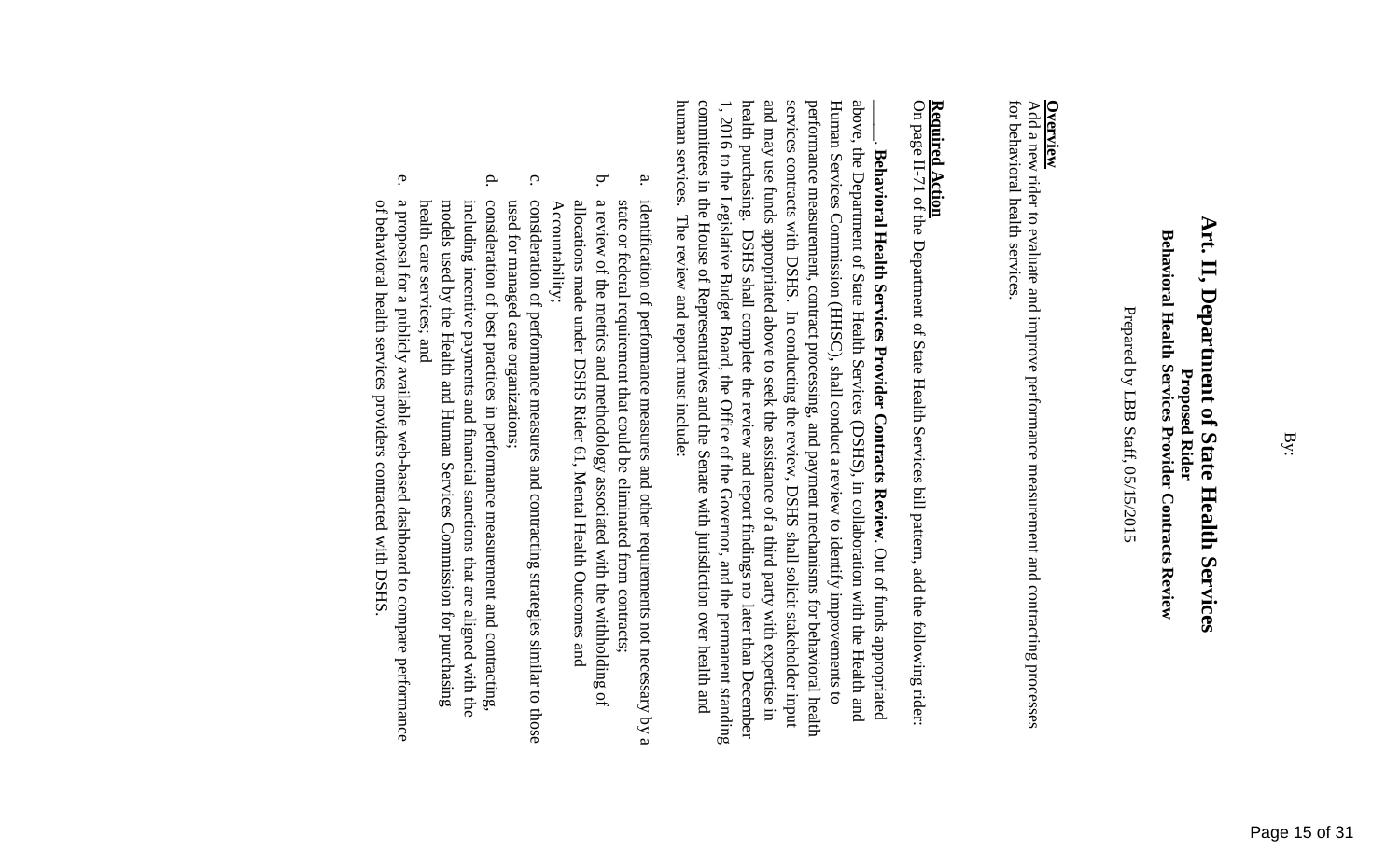remove the Governor's approval requirement. bill pattern to specify that the approval is required only for funds specified in this rider and to remove the Governor's approval requirement. bill pattern to specify that the approval is required only for funds specified in this rider and to Amend **Overview** Rider 78, Women's Health Programs, in the Health and Human Services Commission

# **Required Action**

Commission bill pattern, amend the following rider: Commission bill pattern, amend On page II-96 of the Senate Committee substitute to House Bill 1, Health and Human Services the following rider:

**Rider 78. Women's Health Programs.** Included in amounts appropriated above to the Health and Human Services Commission in Strategy D.2.3, Women's Health Services, for the 2016-17 and Human Services Commission in Strategy identified in this rider in fiscal year 2017; expenditure of these balances is subject to the approval requirements funding. Any unexpended balances from fiscal year 2016 are appropriated for the same purpose will be expended; and the expected number of additional persons to be served with the additional include the amount of funding to be expended by agency, strategy, and fiscal year; submit a written request to the Legislative Budget Board <del>and the Governor</del>. The request shall To request approval to expend funding, the Health and Human Services Commission shall expended without the prior written approval of the Legislative Budget Board <del>and the Governor</del> biennium is \$50,000,000 from General Revenue Funds to increase access to women's health and identified in this rider. in fiscal year 2017; expenditure of these ba funding. Any unexpended balances from fiscal year 2016 are appropriated for the same purpose will be expended; and the expected number of additional persons to be served with the additional include the amount of funding to be expended by agency, strategy, and fiscal year; how the funds submit a written request to the Legislative Budget Board To request approval to expend funding, the Health and Human Services Commission shall expended without the prior written approval of the Legislative Budget Board and the Governor. family planning servi biennium is \$50,000,000 from General Revenue Funds to increase access to women's health and and Human Services Commission in Strategy D.2.3, Women's Health Services, for the 2016-17 **Rider 78. Women's Health Programs.** ces. No funds The \$50,000,000 identified in this Included in amounts appropriated above to the Health lances is subject to the approval requirements and the Governor. The request shall rider section how the funds may not be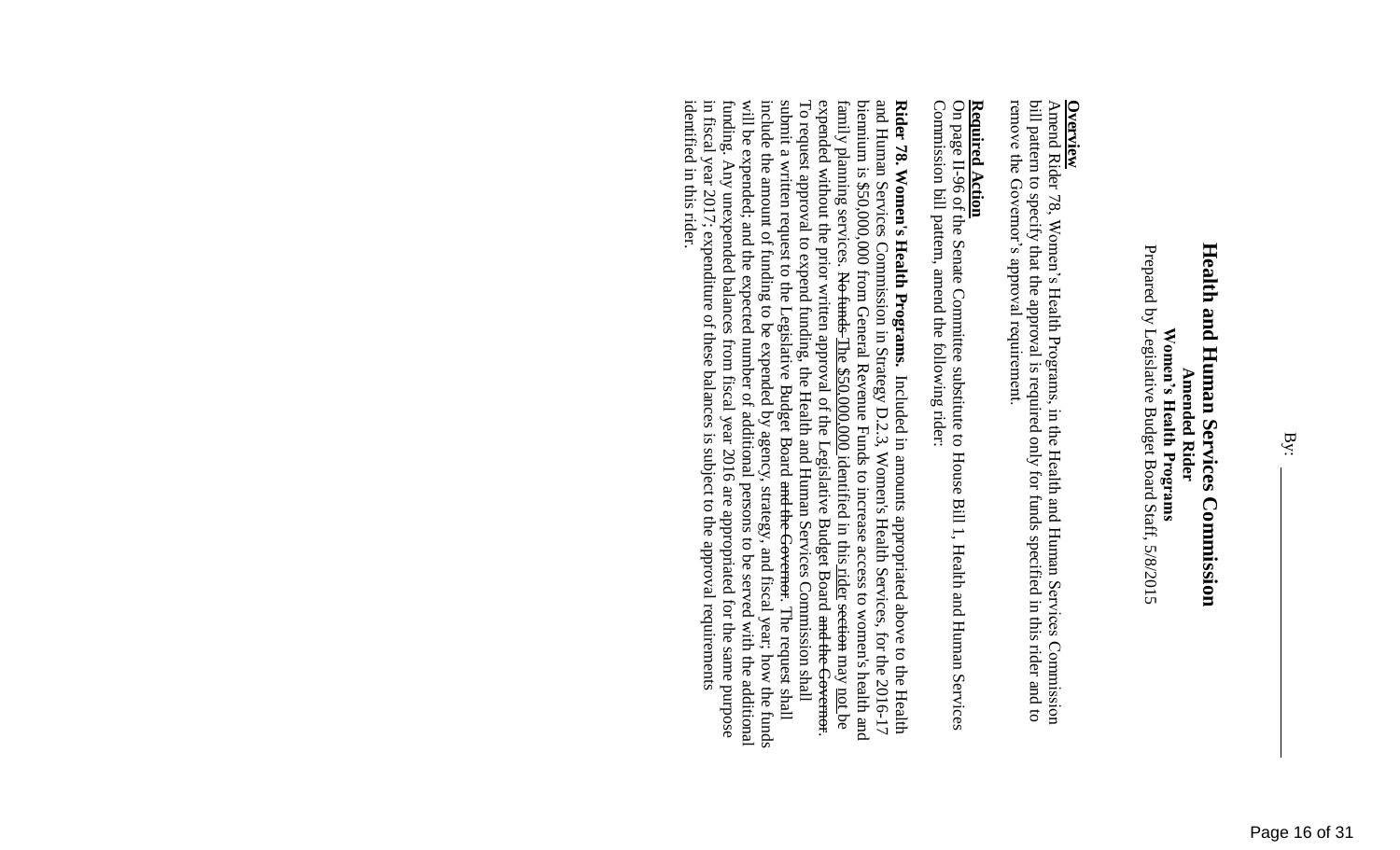# Additional Services for Individuals with Intellectual and Developmental Disabilities **Additional Services for Individuals with Intellectual and Developmental Disabilities**

Prepared by LBB Staff, 5/6/2015 Prepared by LBB Staff, 5/6/2015

The **Overview** amended rider would direct the Health and Human Services Commission to pursue adding services to the Community First Choice program in order to maximize federal funds. services to the Community First Choice program in order to maximize federal funds. Funding amounts are updated and limited to fiscal year 2017 to reflect decisions of the conference committee. amounts are updated and limited to fiscal year 2017 to reflect decisions of the conference

### **Required Action Required Actions:**

- 1. following rider: following rider: On page II-XX of the Health and Human Services Commission bill pattern, amend the On page II-XX of the Health and Human Services Commission bill pattern, amend
- $\overline{\phantom{a}}$ transportation to individuals with intellectual and developmental disabilities enrolled in the STAR+PLUS program. If allowable, the Health and Human Services Commission<br>the STAR+PLUS program. If allowable, the Health and H  $$12,324,$ shall add these services to Community First Choice in order to maximize federal funding. the STAR+PLUS program. transportation to individuals with intellectual and developmental disabilities 8<u>12.324.22849,798,67</u>4 in General Revenue Funds (\$<u>31.544.10646,144,</u>579 in All<br>Funds) for <u>fiscal year 2017<del>the 2016 17 biennium</del> to provide respite care and non-medical</u> Funds) for fiscal year 2017the 2016-17 biennium \$12,324,22819,798,671 **Developmental Disabilities** Funding for Additional Services Provided to Individuals with Intellectual and **Funding for Additional Services Provided to Individuals with Intellectual and**  in General Revenue Funds If allowable, the Health and Human Services Commission **.** Appropriations above in Goal B, Medicaid, to provide respite care and non-medical (\$31,544,10646,114,579 include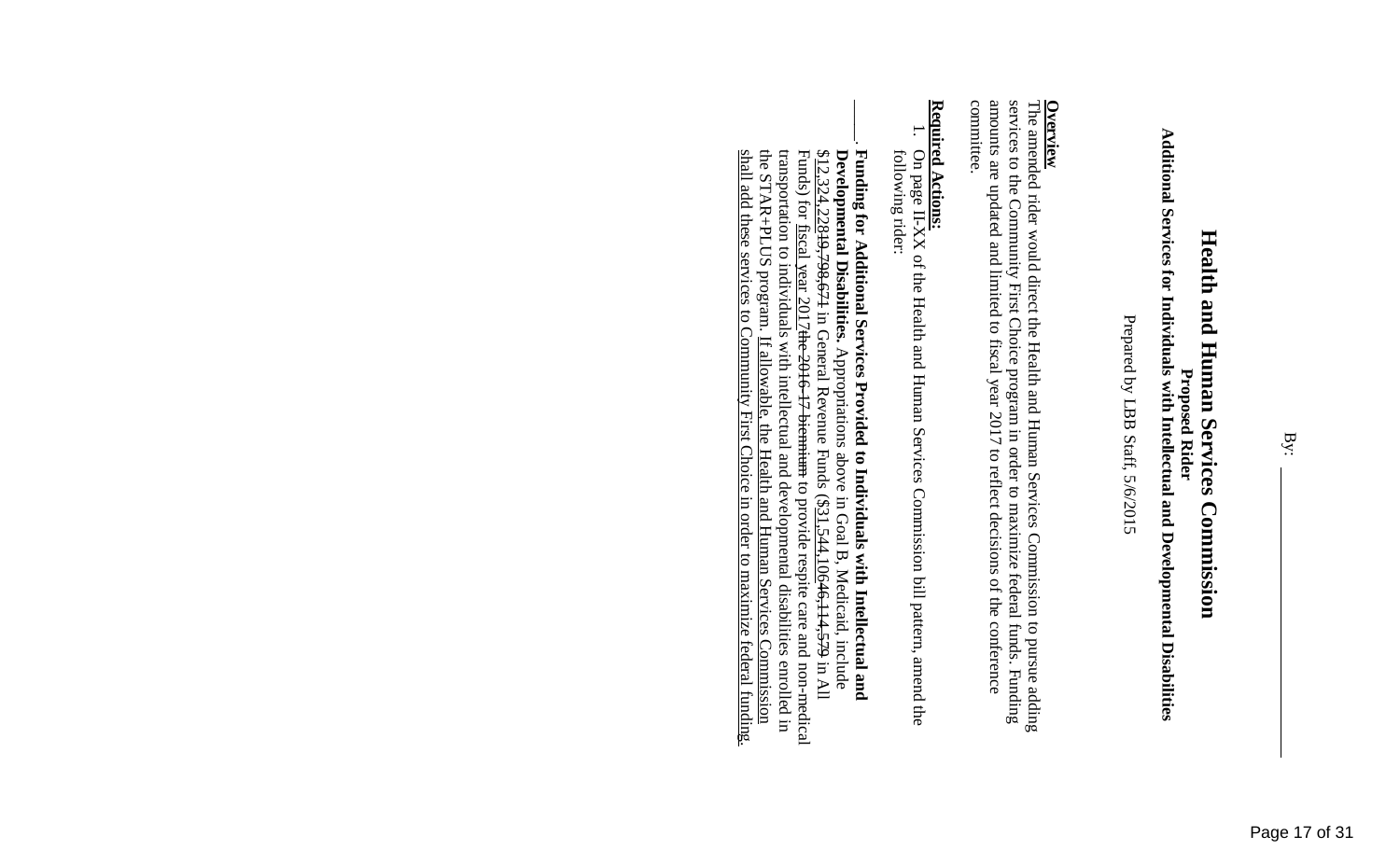December 1, 2016. December 1, 2016. **Overview**<br>The amen amended Rider 85, Report on the Vendor Drug Program, to modify the report due date to

### **Required Actions:**

Commission bill pattern, amend the following rider: Commission bill pattern, amend On page II-97 of the Senate Committee substitute to House Bill 1, Health and Human Services the following rider:

85. Report on the Vendor Drug Program. Out of funds appropriated above to the Health Commission shall report findings to the Governor, the Legislative Budget Board, and the appropriate standing committees of the Legislature by <u>December 1.</u>August 31.2016 and include in the report efforts undertaken to make and Human Services Commission, the agency shall evaluate new delivery models for<br>cost-effectiveness, increased competition, and improved health outcomes. The include in the report efforts undertaken to make the current models more effective. appropriate standing committees of the Legislature by  $\frac{December 1, August 31, August 31}$ Commission shall report findings to the Governor, the Legislative Budget Board, and the and Human Services Commission, the agency shall evaluate new delivery models for **Report on the Vendor Drug Program.** -effectiveness, increased competition, and improved health outcomes. The Out of funds appropriated above to the Health . The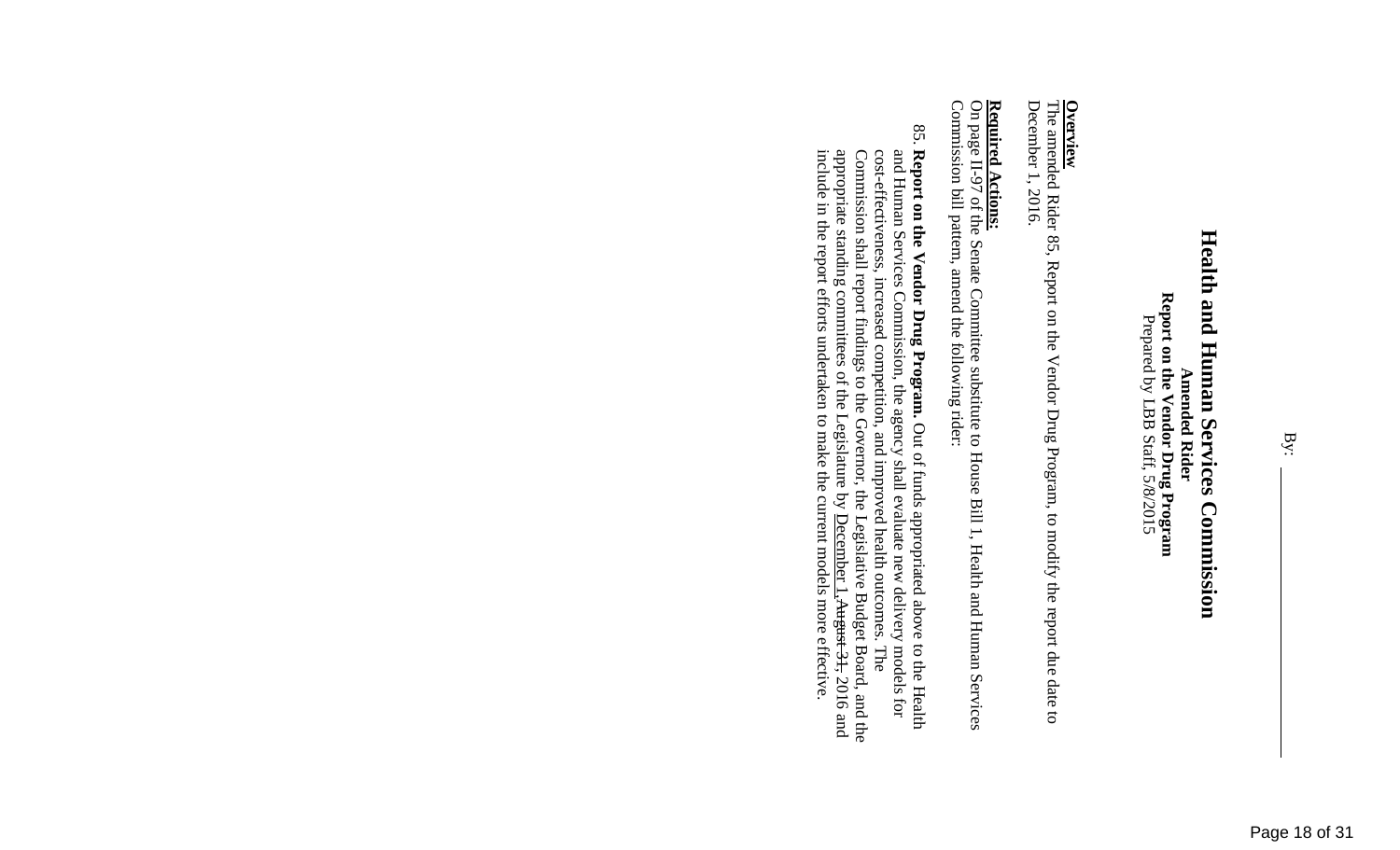**New Rider<br>Monitor the Integration of Behavioral Health Services<br>Prepared by Legislative Budget Board Staff, 5/15/2015 Monitor the Integration of Behavioral Health Services** Prepared by Legislative Budget Board Staff, 5/15/2015

**Overview**<br>Add a new rider requiring HHSC to monitor the integration of behavioral health services into Medicaid managed care. Medicaid managed care. Add a new rider requiring HHSC to monitor the integration of behavioral health services into

# **Required Action**

**Required Action**<br>On page II-97 of the Committee Substitute to House Bill 1 in the Health and Human Services<br>Commission bill pattern, add the following new rider. II-97 of the Committee Substitute to House Bill 1 in the Health and Human Services Commission bill pattern, add the following new rider.

 $\vert$ **Monitor the Integration of Behavioral Health Services.** Out of funds appropriated above, the Health and Human Services Commission (HHSC) shall monitor the health services implementation of Government Code, Section 533.00255(b), which integrates behavioral into the Medicaid managed care program. HHSC shall prioritize health services into the Medicaid managed care program. HHSC shall prioritize<br>monitoring managed care organizations that provide behavioral health services through a<br>contract with a third party. managed care organizations that provide behavioral health services through a contract with a third party.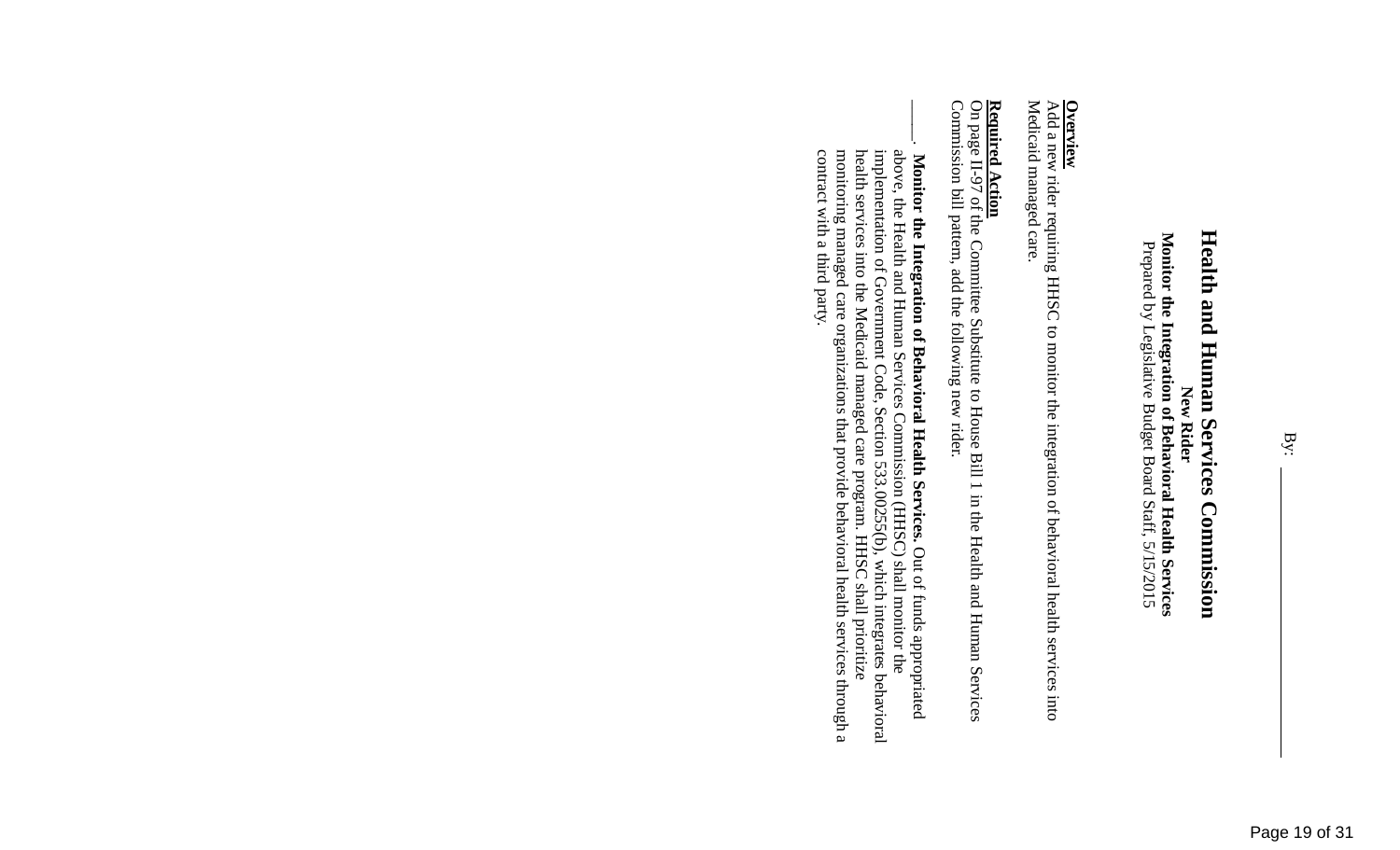Prepared by Legislative Budget Board Staff, 5/15/2015 Prepared by Legislative Budget Board Staff, 5/15/2015

**Overview**<br>Add a new rider requiring HHSC review managed care organization data and develop a<br>Add a new rider requiring HHSC review managed care organization data and develop a dashboard of Medicaid indicators. dashboard of Medicaid indicators. Add a new rider requiring HHSC review managed care organization data and develop a

# **Required Action**

Commission bill pattern, add the following new rider. **Required Action**<br>On page II-97 of the Committee Substitute to House Bill 1 in the Health and Human Services Commission bill pattern, add the following new rider. II-97 of the Committee Substitute to House Bill 1 in the Health and Human Services

 $\vert$ the performance of managed care organizations identifies a concise number of Medicaid indicators, including key data, performance measures, trends, and problems, for agency leadership to oversee Medicaid and compare such as measurements of recipient services, is needed to oversee contracts or evaluate the organizations to determine whether the data continues to be useful or if additional data, the performance of managed care organizations. measures, trends, and p identifies a concise number of Medicaid indicators, including key data, performance effectiveness of Medicaid. HHSC shall develop a dashboard by October 1, 2016, that effectiveness of Medicaid. HHSC shall such as measurements organizations to determine whether the data continues to be useful or if additional data, Services Commission **Evaluation of Medicaid Data.** (HHSC) of recipient services, is needed to oversee contracts roblems, for agency leadership to oversee Medicaid and compare shall Out of funds appropriated above, the Health and Human annually evaluate data submitted by managed care develop a dashboard by October 1, 2016, or evaluate the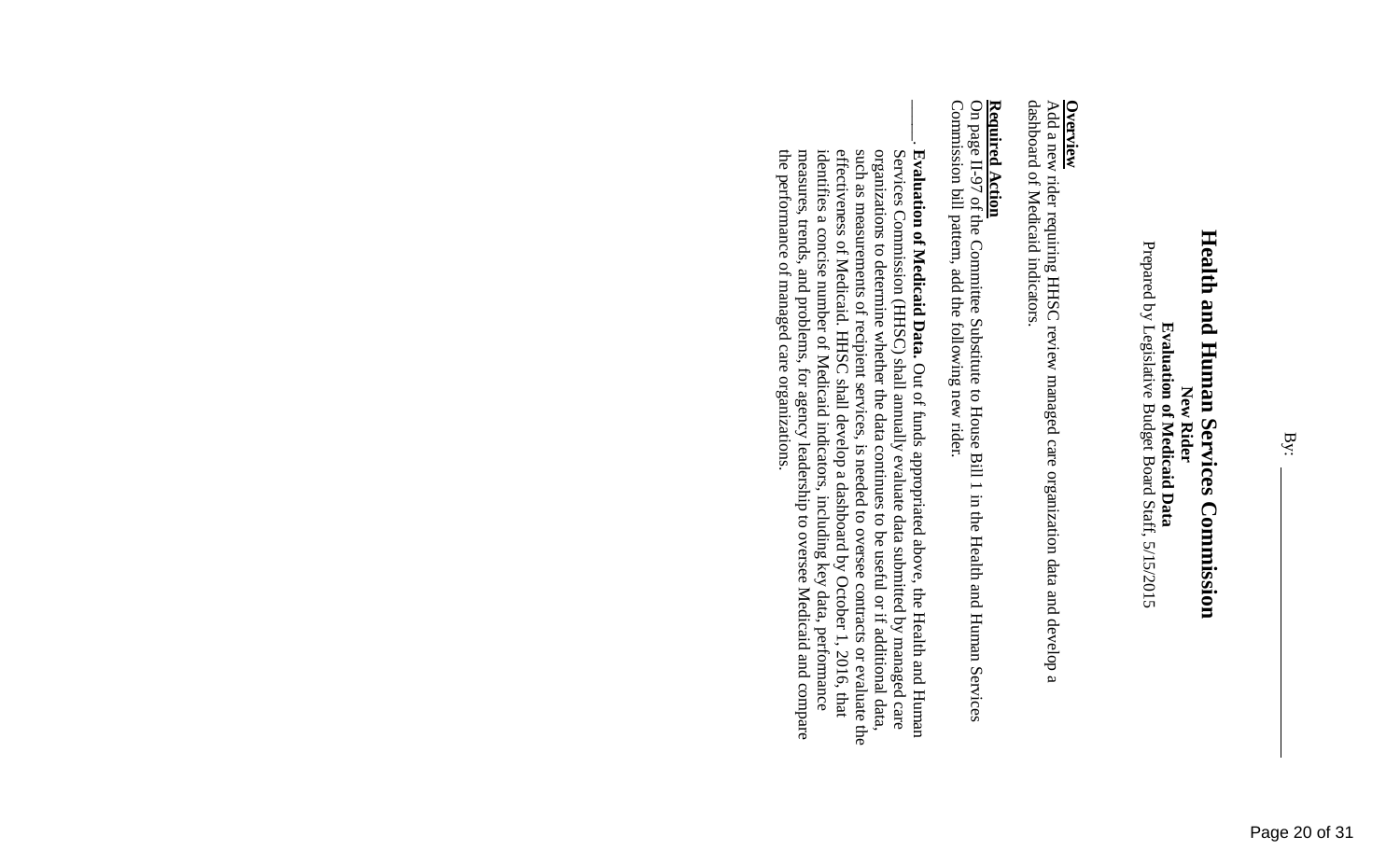**Provider Enrollment Portal**<br>Prepared by Legislative Budget Board Staff, 5/19/2015 Prepared by Legislative Budget Board Staff, 5/19/2015

### **Overview**

in Medicaid, contingent upon the availability of matching federal funds. in Medicaid, contingent upon the availability of matching federal funds. Add a new rider authorizing HHSC to develop a centralized internet portal for providers to enroll

### <u> Required Action</u> **Required Action**

Commission bill pattern, add the following new rider. Commission bill pattern, add the following new rider. On page II-97 of the Committee Substitute to House Bill 1 in the Health and Human Services II-97 of the Committee Substitute to House Bill 1 in the Health and Human Services

 $\vert$ use the centralized credentialing entity to collect and share information. a centralized credentialing entity and coordinate with the managed care organizations to use the centraliz a centralized credentialing entity and coordinate with the managed care organizations to may enroll in Medicaid. The commission may also designate and share information with may enroll in Medicaid. The commission may also designate and share information with Services Commission may establish a centralized Internet portal through which providers Services Commission may Budget Board of a request containing a detailed funding estimate, the Health and Human Budget Board **Provider Enrollment Portal.** Contingent upon prior written approval by the Legislative **Provider Enrollment** of a request containing a detailed funding estimate, ed credentialing entity to collect and share information. establish a centralized Internet portal through which providers Contingent upon prior written approval by the Health and Human the Legislative

designate a third party to develop the single consolidated Medicaid provider enrollment provider enrollment and the credentialing entity within the centralized Internet portal. If it is determined to be cost effective, the commission may use funds appropriated above to If it does not result in a loss of federal funds, the commission may consolidate the and credentialing process. and credentialing process. designate a third party to develop the single consolidated Medicaid provider enrollment is determined to provider enrollment and the credentialing entity If it does not result in a loss of federal funds, the commission may consolidate the be cost effective, the commission may use funds appropriated above to within the centralized Internet portal. If it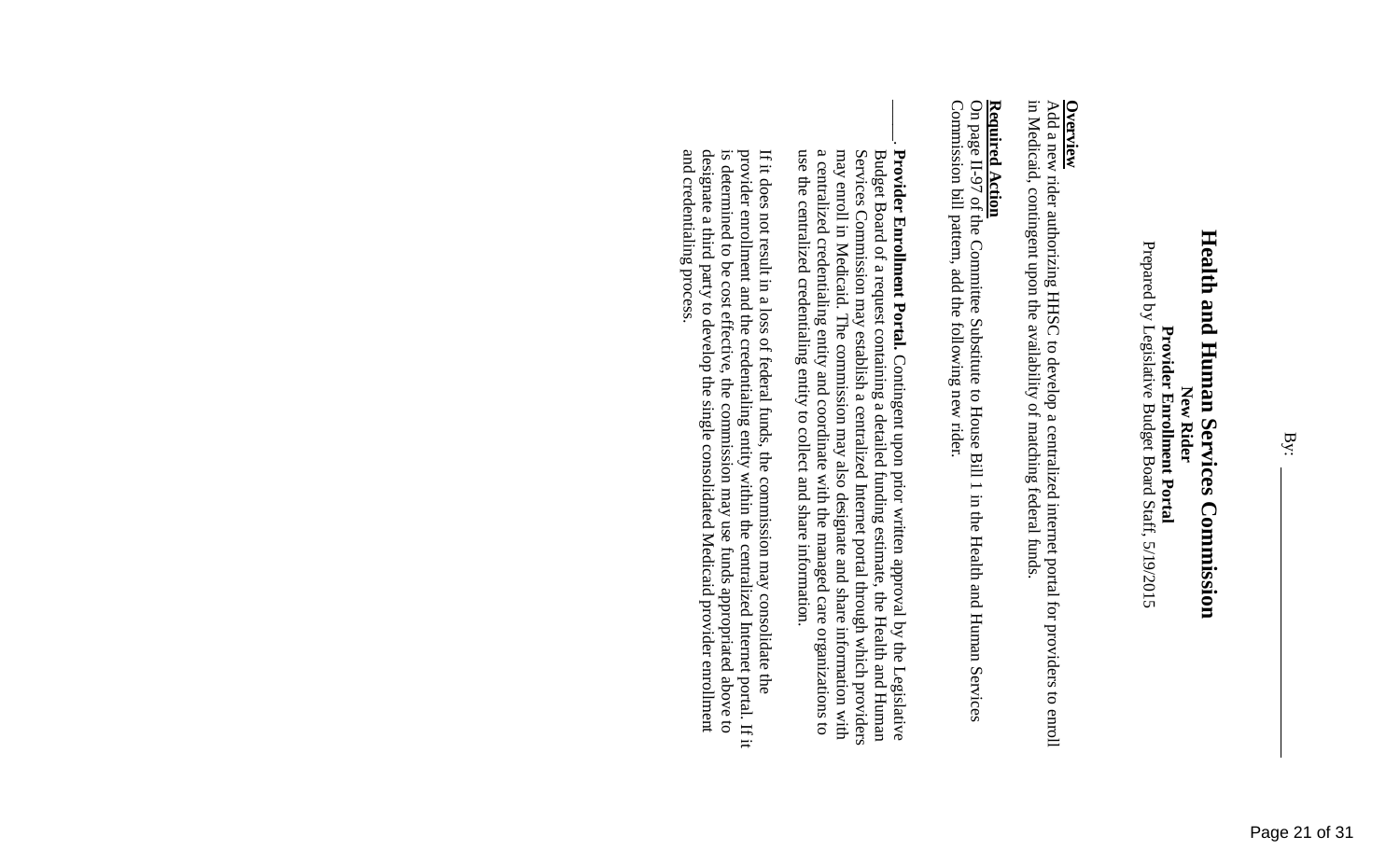Prepared by LBB Staff, 5/18/15 Prepared by LBB Staff, 5/18/15

Add a new **Overview** informational rider that lists NAIP and MPAP payments.

### <u>Required Action</u> **Required Action**

1) On page II-97 of the House Bill and page II-98 of the Senate Bill, add the following rider: following rider: On page II-97 of the House Bill and page II-98 of the Senate Bill, add the

of entities choosing to participate. The funds are not included in this Act. only and does not make any appropriations. The actual amounts will vary dependent upon MAIP/MPAP Payments Informational Listing. The following is an informational listing of estimated Network Access Improvement Program (NAIP) and Nursing Facility the amount of non-state funds used as intergovernmental transfers and upon the number Minimum Payment Amounts Program (MPAP) payments. This rider is informational of entities choosing to participate. The funds are not included in this Act. the amount of non only and does not make any appropriations. The actual amounts will vary dependent upon Minimum Payment Amounts listing of estimated Network Access Improvement **NAIP/MPAP Payments** -state funds used as intergovernmental transfers and upon the number Program (MPAP) **Informational Listing.** payments. This rider is informational Program (NAIP) The following is an informational and Nursing Facility

|                 | <b>FY2016</b> | <b>FY2017</b> |
|-----------------|---------------|---------------|
| MPAP, All Funds | \$560,134,465 | \$560,134,465 |
| NAIP, All Funds | \$527,733,532 | \$527,733,532 |
|                 |               |               |

 $\rm{By}$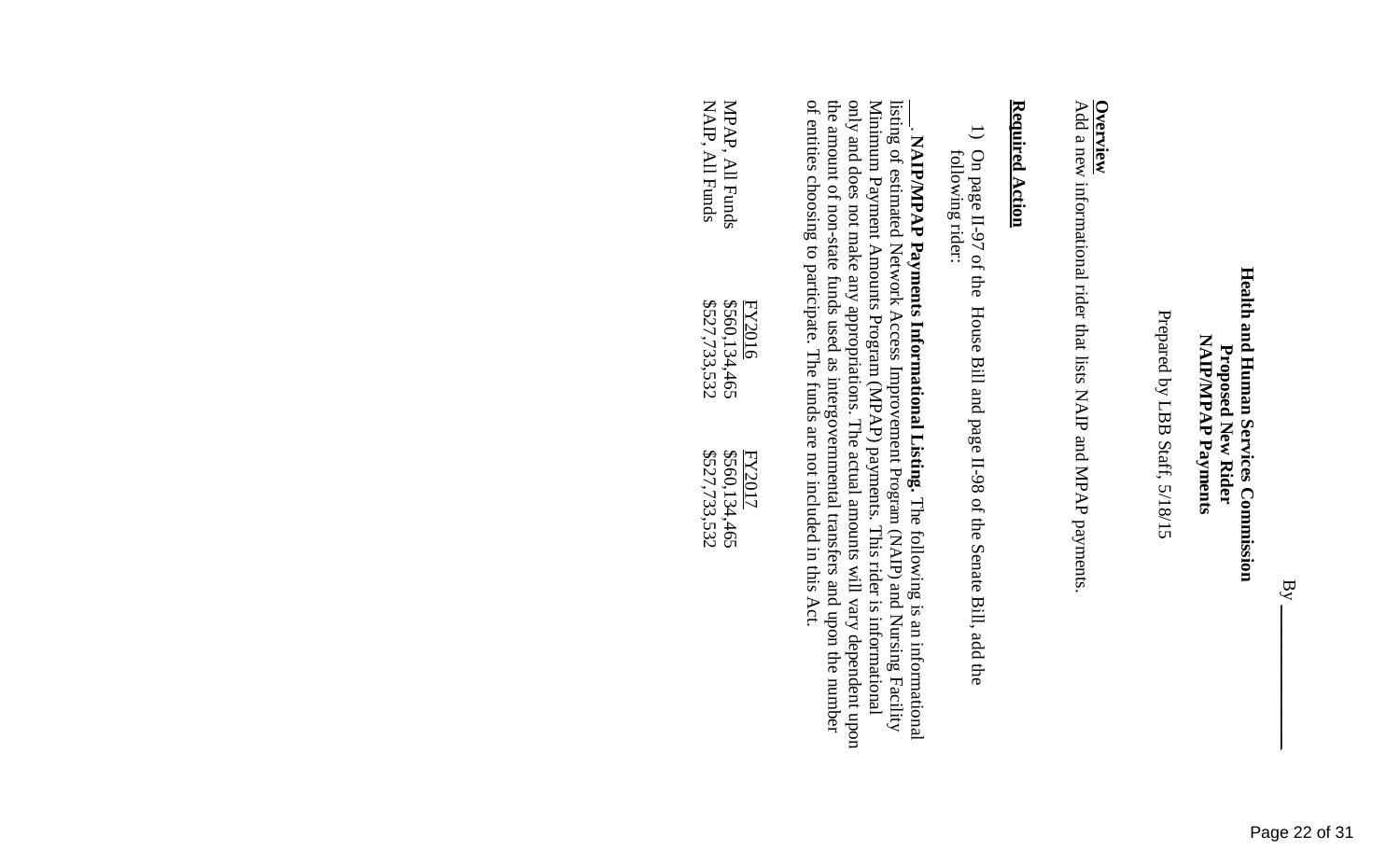Prepared by Legislative Budget Board Staff, 5/11/2015 Prepared by Legislative Budget Board Staff, 5/11/2015

Amend Rider 66 **Overview**<br>Amend Rider 66, Network Access Improvement Program Report, to add public hospitals to the , Network Access Improvement Program Report, to add public hospitals to the report.

# **Required Action**

On page II-94 of the Health and Human Services bill pattern, amend the following rider:

program methodology, targeted goals and performance metrics, and the payment structure).<br>Each report shall be submitted to the Governor and the Legislative Budget Board 45 days prior<br>to contract effective date. to contract effective date Each report shall be submitted to the Governor and the Legislative Budget Board 45 days prior program methodology, targeted goals and performance metrics, and the payment structure). paid to each HRI and public hospital by an MCO, and a summary of each partnership (including paid to each HRI partnerships, the anticipated amount paid to each MCO by HHSC and the anticipated amount partnerships, the anticipated amount paid to each MCO by HHSC and the anticipated amount public health related institutions (HRI), public hospitals, and managed care organization (MCO) public health related institutions (HRI), public hospitals, Improvement Program (NAIP) proposals are approved, which includes a list of participating Improvement Program (NAIP) Commission (HHSC) shall submit a report each time a new round of Network Access Commission (HHSC) shall submit a report each time a new round of Network Access 66. Network Access Improvement Program Report. The Health and Human Services **66. Network Access Improvement Program Report.** and public hospital proposals are approved, which includes a list of participating by an MCO, and a summary of each partnership (including The Health and Human Services and managed care organization (MCO)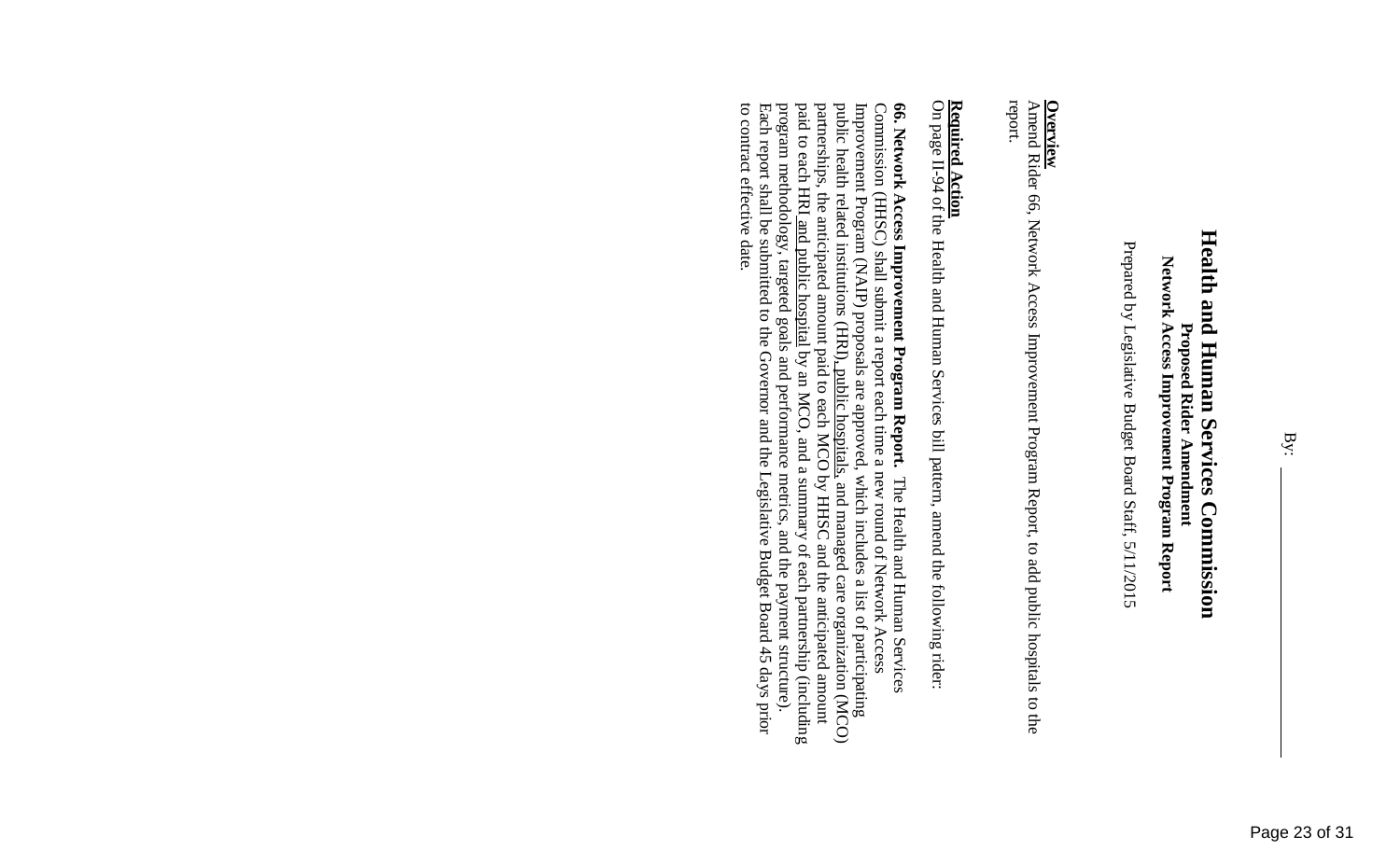### Rider 7, Appropriation Transfers Between Fiscal Years **Rider 7, Appropriation Transfers Between Fiscal Years** Health and Human Services Commission **Health and Human Services Commission Amended Rider Amended Rider**

Prepared by LBB Staff: Prepared by LBB Staff: 5/20/2015

# **Required Action**

the following rider: the following rider: On page II-78 of the bill pattern for the Health and Human Services Commission amend

- **7.**  the commission for fiscal year 2016. Such transfers may only be made subject to to transfer General Revenue from funds appropriated in Medicaid or CHIP the following: the following: the commission for fiscal year 2016. Such transfers may only be made subject to strategies in fiscal year  $2017$  to fiscal year  $2016$  and such funds are appropriated to strategies in fiscal year 2017 to fiscal year 201 to transfer General Revenue from funds appropriated in Medicaid or CHIP eligible clients, the Health and Human Services Commission (HHSC) is authorized eligible clients, the Health and Human Services Commission events that increase costs associated with providing Medicaid or CHIP services for events that increase costs a authority provided elsewhere in this Act and in order to provide for unanticipated authority provided elsewhere in this Act and in order to provide for unanticipated  $\bf{Appropiation\; Transfers\; between\; Fiscal\; Year.}$ **Appropriation Transfers between Fiscal Years.** ssociated with providing Medicaid or CHIP services for 6 and such funds are appropriated to In addition to the transfer In addition to the transfer is authorized
- a. Transfers under this section may be made only: Transfers under this section may be made only:

funds appropriated for these services for fiscal year 2016, or funds appropriated for these services for fiscal year 2016, or (1) if costs associated with providing Medicaid or CHIP services exceed the  $\bigoplus$ if costs associated with providing Medicaid or CHIP services exceed the

necessitated by public calamity necessitated by public calamity. (2) for any other emergency expenditure requirements, including expenditures for any other emergency expenditure requirements, including expenditures

b. by August 31, 2016. the Governor and the Legislative Budget Board. The request must be received A transfer authorized by this section must receive the prior written approval of by August 31, 2016. the Governor and the Legislative Budget Board. A transfer authorized by this section must receive the prior written approval of The request must be received

Legislative Budget Board. provided subsequently shall be prepared in a format specified by the provided subsequently shall be prepared in a format specified by the <u>Additional information requested by the Legislative Budget Board or the Governor should be provided in a timely manner. The request and information</u> Governor should be provided in a timely manner. The request and Additional information requested by the Legislative Budget Board or the Governor should be provided in a timely manner. <u>egislative</u> **Budget Board** 

the counting of the  $15$  business days. the counting of the 15 business days. additional information made by the Legislative Budget Board shall interrupt additional information made by the Legislative Budget Board shall interrupt Committee, Speaker of the Chair of the House Appropriations Committee, Chair of the Senate Finance review of the proposal to transfer the funds and forwards its review to the the date on which the staff of the Legislative Budget Board concludes its the date on which the staff of the Legislative Budget Board concludes its The request shall be considered to be approved unless the Legislative Budget  $\overline{$ Board or the Governor issues a written disapproval within 15 business days of  $\overline{$ Board or the Governor issues a written disapproval wit Board or the Governor issues a written disapproval within 15 business d The request shall be considered to be approved unless the Legislative Budget Chair of the House Appropriations Committee, Chair of the Senate Finance review of the proposal to transfer the funds and forwards its review to the Committee, Speaker of the House, and Lieutenant Governor. House, and Lieutenant Governor. Any requests for Any requests for

- c. completion of a transfer and spending made under this section. The Comptroller of Public Accounts shall cooperate as necessary to assist the The Comptroller of Public Accounts shall cooperate as necessary to assist the of a transfer and spending made under this section.
- $\mathbf{q}$ d. HHSC is authorized to make a one-time adjustment to transfers made under HHSC is authorized to make a one-time adjustment to transfers made under<br>this section if funds moved from fiscal year 2017 exceed the amount needed if funds moved from fiscal year 2017 exceed the amount needed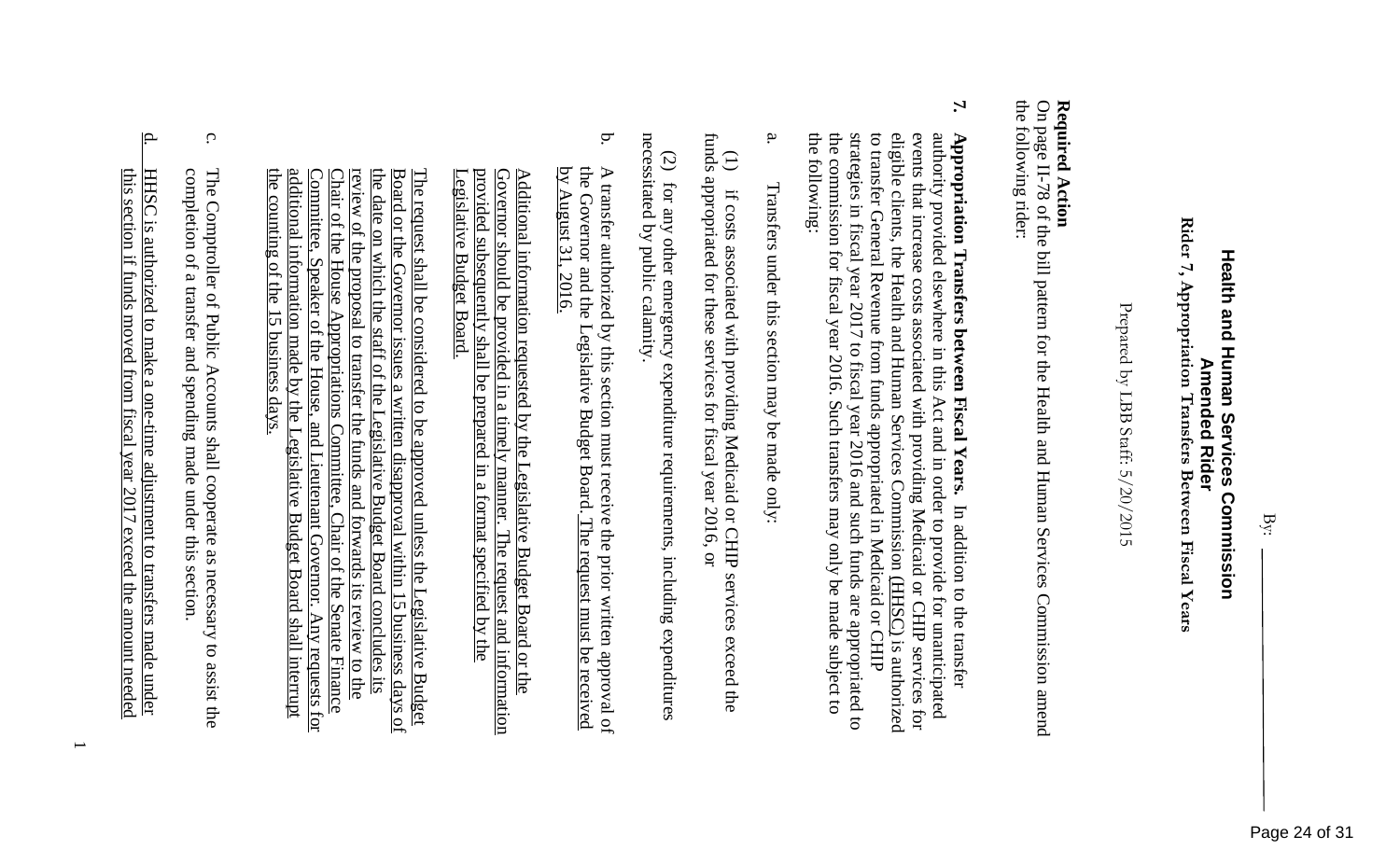in fiscal year 2016 and contingent on providing prior notification to the Legislative Budget Board, the Comptroller of Public Accounts, and the **Governor** by October 31, 2016.

e. subsequently shall be prepared in a format specified by the Legislative Budget<br>Board. subsequently shall be prepared in a format specified by the Legislative Budget provided in a timely manner. The request and information provided provided in a timely requested by the Legislative Budget Board or the Governor should be requested by the Legislative Budget Board or the Governor should be request to the Comptroller of Public Accounts. Additional information request to the Comptroller of Public Accounts. Additional information A one-time adjustment as described in section (d) may occur after October 31,  $2016$  only upon prior written approval by the Governor and the Legislative Budget Board. At the same time, the agency shall provide a copy of Budget Board. At the same time, the agency shall provide a copy of the 2016 only upon prior written approval by A one-time adjustment as described in section  $(d)$  may occur after October 31, manner. The request and information provided the Governor and the Legislative

.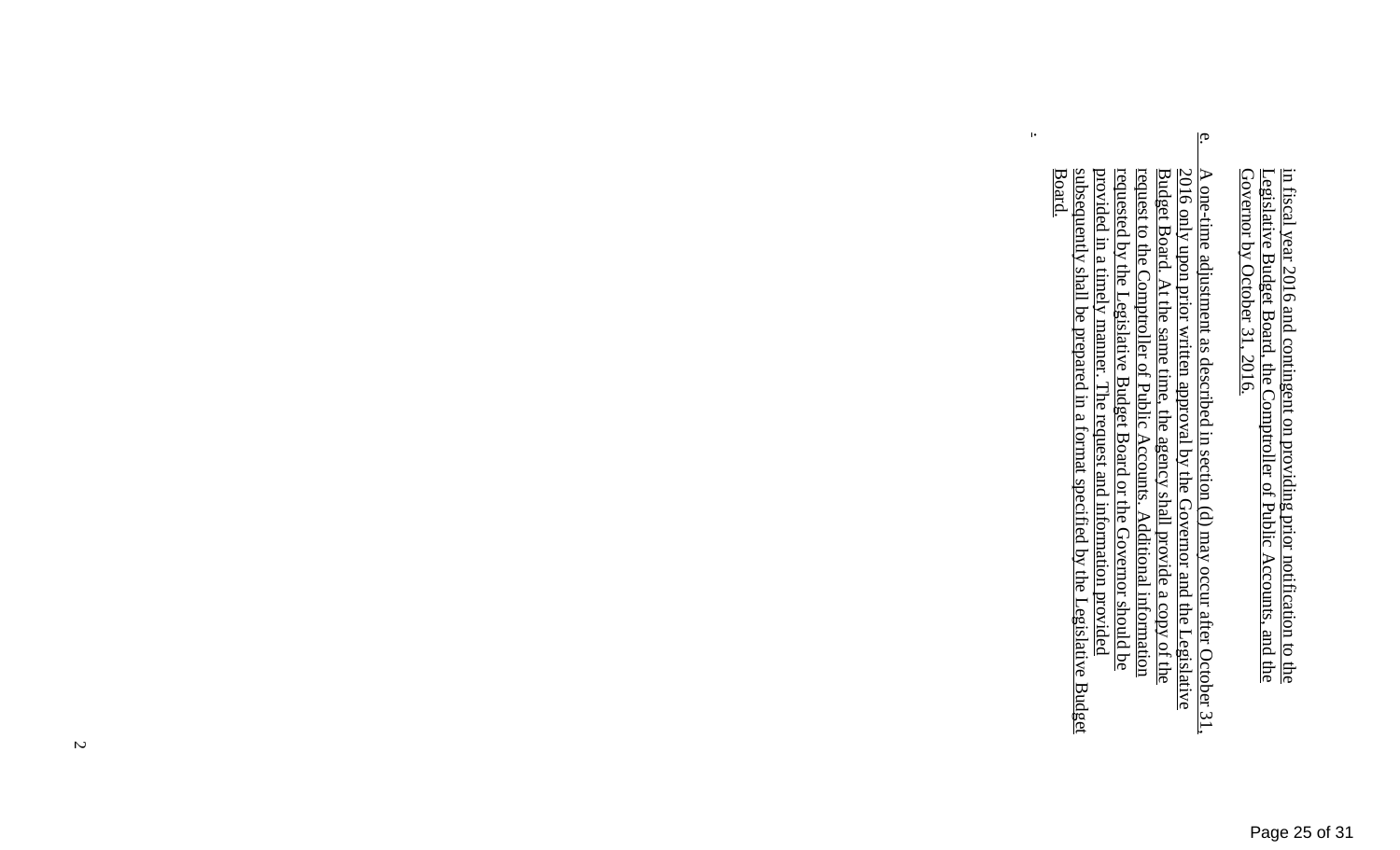### **Article II Special Provisions Article II Special Provisions** Contingency for SB 208 **Contingency for SB 208 New Rider**

Prepared by Legislative Budget Board Staff, 5/15/2015 Prepared by Legislative Budget Board Staff, 5/15/2015

Add a new **Overview** rider to the Article II Special Provisions bill pattern allocating \$9,169,077 in General Revenue for fiscal Revenue for fiscal year 2017 contingent on the enactment of SB 208. contingent on the enactment of SB 208.

# **Required Action**

On page II-xx of the Article II Special Provisions bill pattern, add the following new rider:

Sec.\_\_. Contingency Rider for SB 208. elsewhere in Article II of this Act. legislation relating to the continuation and functions of the Texas Workforce Commission, by the elsewhere in Article II of this Act. Eighty-fourth Legislature, Regular Session, the following amounts are included in appropriations legislation relating to the continuation and functions of the Texas Workforce Commission, by the -fourth Legislature, Regular Session, the following amounts are included in appropriations **Contingency Rider for SB 208.** Contingent on the enactment of SB 208, or similar Contingent on the enactment of SB 208, or similar

- a. Commission (HHSC) in Strategy A.2.1, Consolidated System Support, to support the HHSC \$5,031,368 in General Revenue Funds in fiscal year 2017 at the Health and Human Services cost allocation plan cost allocation plan. Commission (HHSC) in Strategy A.2.1, Consolidated System Support, to support in General Revenue Funds in fiscal year 2017 at the Health and Human Services
- 1. for enterprise support services. funding is appropriately allocated to each HHS agency that is subject to assessments services agencies as listed in Chapter 531, Government Code, in order to ensure transfers of this general revenue funding within and between health and human Notwithstanding the general transfer provisions of this Act, the Executive Commissioner of the Health and Human Services Commission is authorized to make for enterprise support services. funding is appropriately a services agencies as listed in Chapter 531, Government Code, in order to ensure transfers of this general revenue funding within and between health and human Notwithstanding the general transfer provisions of this Act, the Executive ioner of the Health and Human Services Commission is authorized to make llocated to each HHS agency that is subject to assessments
- 2. requirements in HHS Special Provisions, Sec. 40 Enterprise Support Services assessments and expenditures related to these costs will be reported under the strategies and the method of financing for each strategy by fiscal year. Annual 30 days prior to the transfer, which includes the names of originating and receiving submit written notification to the Legislative Budget Board and the Governor at least The Executive Commissioner of the Health and Human Services Commission shall requirements assessments and expenditures related to these costs will be reported under the strategies and the method of financing for each strategy by fiscal year. Annual 30 days prior to the transfer, which includes the names of originating and receiving submit written notification to the Legislative Budget Board and the Governor at least The Executive Commissioner of the Health and Human Services Commission shall in HHS Special Provisions, Sec. 40 Enterprise Support Services.
- b. \$2,024,328 in General Revenue Funds in fiscal year 2017 at the Department of Assistive and Rehabilitative Services (DARS) to maintain services in the Deaf and Hard of Hearing Services program and  $$2,113,381$  to provide f Living Services. Living Services. for Comprehensive Rehabilitation Services, Children's Blindness Services, and Independent Services program and \$2,113,381 to provide field support staff (33.0 full Rehabilitative Services (DARS) to maintain services in the Deaf and Hard of Hearing in General Revenue Funds in fiscal year 2017 at the Department of Assistive and -time equivalents)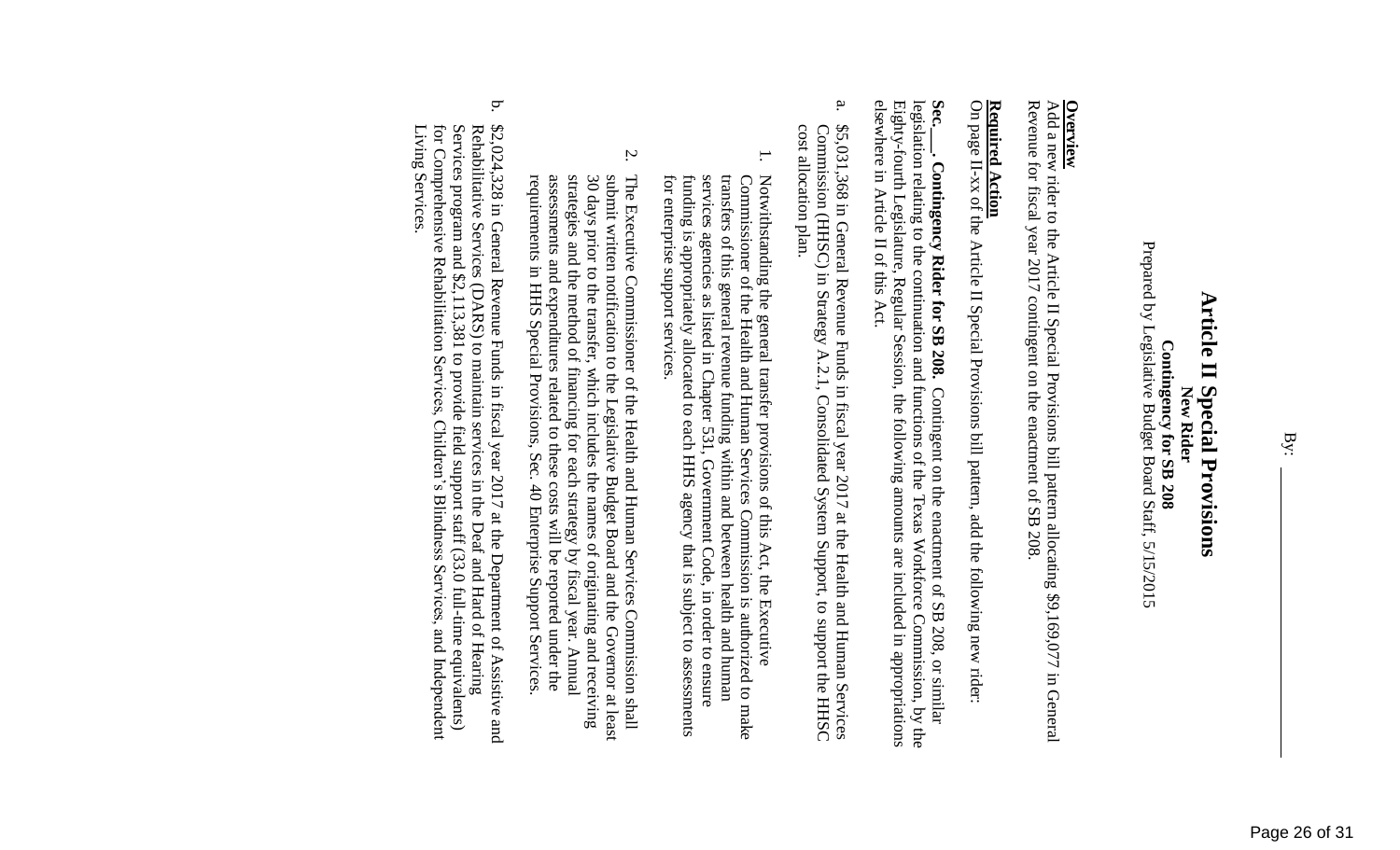### Sec. 36 Limitation on Unexpended Balances: General Revenue for Medicaid **Sec. 36 Limitation on Unexpended Balances: General Revenue for Medicaid Special Provisions, Article II** Special Provisions, Article II **Amended Rider Amended Rider**

Prepared by LBB Staff: Prepared by LBB Staff: 5/20/2015

### **Required Action Required Action**

following rider: following rider: On page II-113 of the bill pattern for the Special Provisions, Article II amend the

### by the Legislative Budget Board and the Governor. Department of State Health Services for fiscal year 2016 are appropriated for the same Human Services Commission, the Department of Aging and Disability Services, and the Unexpended balances in General Revenue Funds appropriated for the Medicaid program Sec. 36 Limitation on Unexpended Balances: General Revenue for Medicaid. purposes to the respective agencies for fiscal year 2017 only upon prior written approval purposes to the respective agencies for fiscal year Department of State Health Services for fiscal year 2016 are appropriated for the same Human Services Commission, the Department of Aging and Disability Services, and the (GR Match for Medicaid and GR Certified as Match for Medicaid) to the Health and (GR Match for Medicaid and GR Certified as Matc Unexpended balances in General Revenue Funds appropriated for the Medicaid program **Sec. 36 Limitation on Unexpended Balances: General Revenue for Medicaid.**  2017 only upon prior written approval h for Medicaid) to the Health and

same time, the agency shall provide a copy of the request to the Comptroller of Public Accounts. The request must be organized by fiscal year as follows: Accounts. The request must be organized by fiscal year as follows: same time, the agency shall provide a copy of the request to the Comptroller of Public Legislative Budget Board and the Governor For authorization to expend the funds, an agency shall submit a written request to the  $\mathbf{\hat{z}}$ August 31, 2016. April 1, 2016 At the

by the Legislative Budget Board and the Governor.

- a. The following information shall be provided for fiscal year 2016: The following information shall be provided for fiscal year 2016:
- (1) a detailed explanation of the cause(s) of the unexpended balance(s); detailed explanation of the cause(s) of the unexpended balance(s);
- (2) the amount of the unexpended balance(s) by strategy; and the amount of the unexpended balance(s) by strategy; and
- (3) an estimate of performance levels and, where relevant, a comparison to targets in this Act. targets in this Act. an estimate of performance levels and, where relevant, a comparison to
- b. The The following information following information shall be provided for fiscal year 2017. shall be provided for fiscal year 2017:
- (1) balance(s) will be used and whether the expenditure will be one a detailed explanation of the purpose(s) for which the unexpended a detailed explanation of the purpose(s) for which the unexpended balance(s) will be used and whether the expenditure will be one-time or ongoing;
- (2) the amount of the expenditure by strategy; the amount of the expenditure by strategy;
- (3) targets in this Act; and an estimate of performance levels and, where relevant, a comparison to targets in this Act; and an estimate of performance levels and, where relevant, a comparison to
- (4) the capital budget impact. the capital budget impact.

estimated in the original request. estimated unexpended balance(s) varies by more than five percent from the amount A<del>n agency shall submit a revised written request by October 1</del> estimated in the original request. estimated unexpended balance(s) varies by more t An agency shall submit a revised written request by October 1, 2016 if the amount of the han five percent from the amount 2016 if the amount of the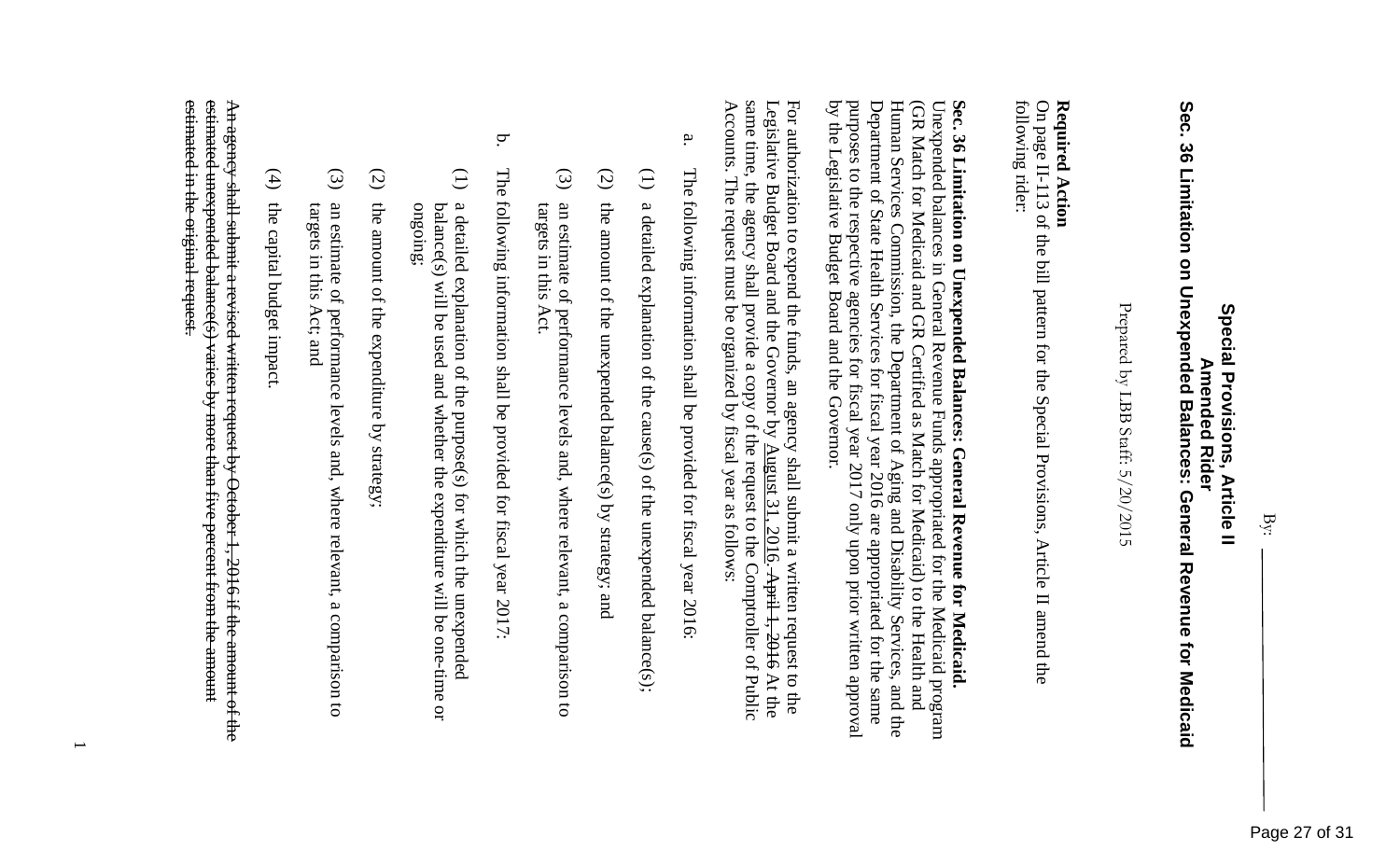subsequently shall be prepared in a format specified by the Legislative Budget Board. should be provided in a timely manner. The request and information provided Additional information requested by the Legislative Budget Board or the Governor subsequently shall be prepare should be provided in a timely manner. The request and information provided Additional information requested by the Legislative Budget Board or the Governor d in a format specified by the Legislative Budget Board.

the funds and forwards its review to the Chair of the House Appropriations Committee, The request shall be considered to be approved unless the Legislative Budget Board or the Governor issues a written disapproval within  $3915$  business days of the date on which interrupt the counting of the  $3915$  business days. the staff of the Legislative Budget Board concludes its review of the proposal to expend interrupt the counting of the 3015 Any requests for additional information made by the Legislative Budget Board shall Any requests for a Chair of the Senate Finance Committee, Speaker of the House, and Lieutenant Governor Chair of the Senate Finance Committee, Speaker of the House, and Lieutenant Governor. the funds and forwards its review to the Chair of the House Appropriations Committee, the staff of the Legislative Budget Board concludes its review of the proposal to expend the Governor issues a written disapproval within The request shall be considered to be approved unless the Legislative Budget Board or dditional information made by the Legislative Budget Board shall business days. business days of the date on which

Legislative Budget Board provides notification to the Comptroller of Public Accounts that the requirements of this provision have not been satisfied. The Comptroller of Public Accounts shall not allow the use of unexpended balances if the that the requirements of this provision have not been satisfied. Legislative Budget Board provides notification to The Comptroller of Public Accounts shall not allow the use of unexpended balances if the the Comptroller of Public Accounts

Board and the Governor by October 31, 2016. unexpended balance, contingent on providing prior notification to the Legislative Budget Board and the Governor by October 31, 2016. unexpended balance, contingent on providing prior notification to the Legislative Budget The agencies are authorized to make a one-time adjustment to the amount of the The agencies are authorized to make a one-time adjustment to the amount of the

 $\overline{v}$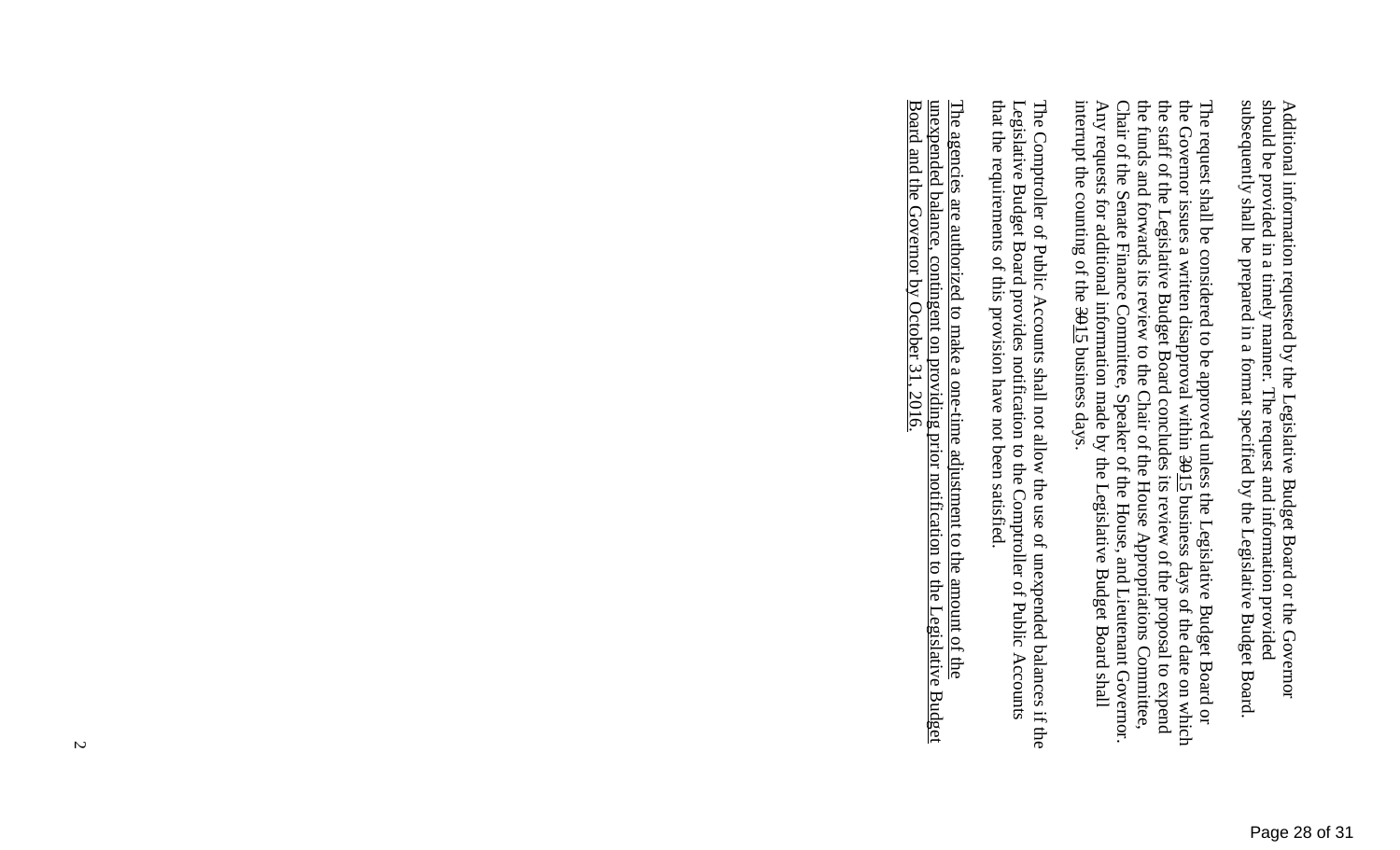### Sec. **Sec. 43 Rate Limitations and Reporting Requirements** 43 Rate Limitations and Reporting Requirements **Special Provisions, Article II** Special Provisions, **Amended Rider Amended Rider Article II**

Prepared by LBB Staff: 5/20/2015 Prepared by LBB Staff: 5/20/2015

### **Required Action Required Action**

from 30 days to 15 days. reduce the number of days for LBB and Governor consideration of requests under this provision On page II-117 of the House committee substitute bill pattern for the Special Provisions, from 30 days to 15 days. reduce the number of days for LBB and Governor consideration of requests under this provision  $\Box$ amend the following rider to 1) include oral medications as subject to the section and -117 of the House committee substitute bill pattern for the Special Provisions, Article 2) to **Article** 

specific limitations included in this provision. Sec. 43. Rate Limitations and Reporting Requirements. Notwithstanding other provisions of this Act, the use of appropriated funds for a rate paid by a health and human services agency <u>in</u> specific limitations included in this provision. Article II of this Act this Act, the use of appropriated funds for a rate paid by a health and human services agency **Sec. 43. Rate Limitations and Reporting Requirements.**  as listed in Chapter 531, Government Code, Notwithstanding other provisions of shall be governed by the

should be based on the most current caseload forecast submitted by the Health and Human impact" is defined as an increase in expenditures due to either a rate change or establishment of a new rate, including the impact on all affected programs. Additionally, estimates of fiscal impacts reported by rate category. impact multiple risk groups may be reported at an aggregate level and acute care services may be Services Commission (HHSC) pursuant to other provisions in this Act and should specify General Revenue-related Funds, TANF Federal Funds, and All Funds. Fiscal estimates that expenditures, made by a health and human services agency in Article II of this Act. "Fiscal (regardless of methodology)<u>, including for oral medications,</u> that account for significant reported by rate category. impact multiple risk groups may be reported at an aggregate level and acute care services may be General Revenue Services Commission (HHSC) pursuant to other provisions in this Act and should specify should be based on the most current caseload forecast submitted by the Health and Human new rate, including the impact on all affected programs. Additional impact" is defined as an increase in expenditures due to either a rate change or establishment of a expenditures, made by a health and human services agency in Article II of this Act. "Fiscal (regardless of methodology) For purposes of this provision, "rate" is defined to include all provider reimbursements For purposes of this provision, "rate" is defined to include all provider reimbursements -related Funds, TANF Federal Funds, and All Funds. Fiscal estimates that , including for oral medications, that account for significant ly, estimates of fiscal impacts

# a. **Notification of Change to Managed Care Rates**Notification of Change to Managed Care Rates

- (1) No later than 45 calendar days prior to implementation of a change to premium writing to the Legislative Budget Board, the Governor, and the State Auditor: writing to the Legislative Budget Board, the Governor, and the State Executive Commissioner of the HHSC shall submit the following information in Executive Commissioner of the HHSC shall submit the following information in rates for managed care organizations (MCO) contracting with HHSC, the rates for managed care organizations (MCO) contracting with HHSC, the No later than 45 calendar days prior to implementation of a change to premium
- (i) information on the rate basis for the MCO reimbursements to providers; a schedule showing the original and revised rate, which should include information on the rate basis for the MCO reimbursements to providers; a schedule showing the original and revised rate, which should include
- (ii) subsection (1); and a schedule and description of the rate-setting process for all rates listed for subsection (1); and a schedule and description of the rate-setting process for all rates listed for
- (iii) an estimate of the fiscal impact, by agency and by fiscal year, including the amount of General Revenue Funds, TANF Federal Funds, and All Funds for each rate change listed for subsection (1). each rate change listed for subsection (1). amount of General Revenue Funds, TANF Federal Funds, and All Funds for an estimate of the fiscal impact, by agency and by fiscal year, including the
- (2) through (iii), the Executive Commissioner of the HHSC shall submit a schedule Within seven days of the submission requirements listed above in subsections  $(i)$ appropriated funding. appropriated funding. Funds, and All Funds by which expenditures at such rate levels would exceed Funds, and All Funds by which expenditures at such rate levels w identifying an estimate of the amount of General Revenue Funds, TANF Federal identifying an estimate of the amount of General Revenue Funds, TANF Federal through (iii), the Executive Commissioner of the HHSC shall submit a schedule Within seven days of the submission requirements listed above in subsections (i) ould exceed
- b. rates for: oral medications, and oon a quarterly basis, HHSC shall provide notice of changed oral medications, and oOn a quarterly basis, HHSC shall provide notice of changed Quarterly Notification. With the exception of statutorily required pricing updates on **Quarterly Notification**. With the exception of statutorily required pricing updates on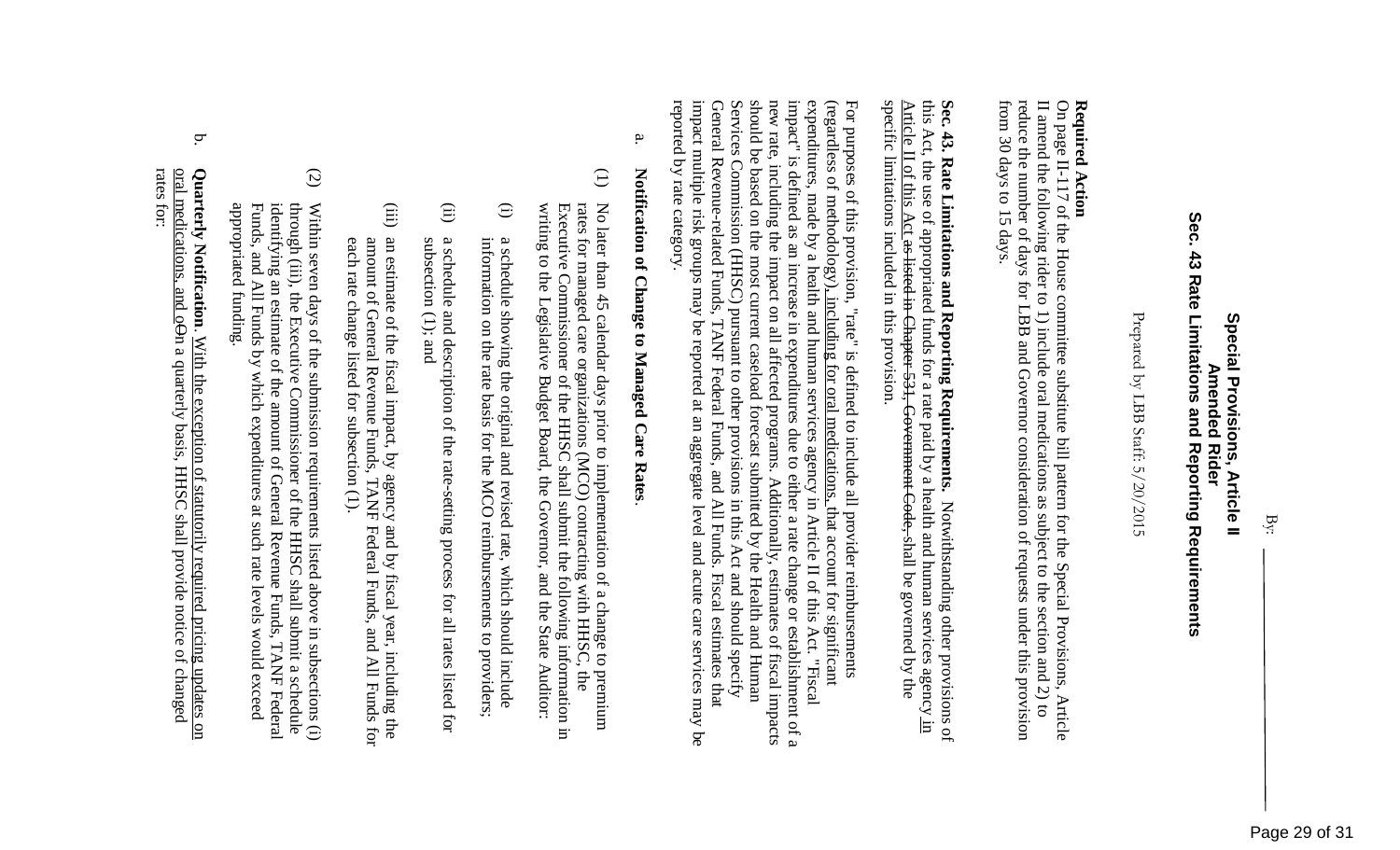- (2) revised rates occurring as a result of a biennial calendar fee review revised rates occurring as a result of a biennial calendar fee review;
- (3) any rate change estimated to have an annual fiscal impact of less than \$500,000 in General Revenue-related Funds or TANF Federal Funds; and any rate change estimated to have an annual fiscal impact of less than \$500,000 Revenue-related Funds or TANF Federal Funds; and
- $\widehat{4}$ Any rate change for which approval is obtained under section (c). Any rate change for which approval is obtained under section (c).
- c. the Governor. the Governor. the rate applies without the prior written approval of the Legislative Budget Board and the rate applies without the prior written approval of the Legislative Budget Board and fiscal year, the amounts appropriated by this Act to a strategy for the services to which fiscal year, the amounts appropriated by this Act to a strategy for the services to which Government Code, may pay a rate that would result in expenditures that exceed, in any Government Code, may pay a rate that would result in expenditures that exceed, in any health and human services agency listed in Article II of this Act Chapter 531. health and human services those rates specified in subsections  $(1)$  -  $(3)$  of section (b), Quarterly Notification, no those rates specified in subsections (1) - Limitation on Rates that Exceed Appropriated Funding. With the exception of **Limitation on Rates that Exceed Appropriated Funding**agency listed (3) of section (b), Quarterly Notification, no of this Act Chapter 531, . With the exception of

shall submit a written request to the Legislative Budget Board and the Governor. At the same time, the agency shall provide a copy of the request to the Comptroller of Public Accounts. The request shall include the followi Public Accounts. The request shall include the following information: the same time, the agency shall provide a copy of the request to the Comptroller of shall submit a written request to the L To request authorization for such a rate, the Executive Commissioner of the HHSC To request authorization for such a rate, the Executive Commissioner of the HHSC egislative Budget Board and the Governor. At

- (1) a list of each new rate and/or the existing rate and the proposed changed rate; a list of each new rate and/or the existing rate and the proposed changed rate;
- (2) and by fiscal year; and an estimate of the fiscal impacts of the new rate and/or rate change, by agency and by fiscal year; and an estimate of the fiscal impacts of the new rate and/or rate change, by agency
- (3) fiscal year, by which each rate would exceed appropriated funding for each fiscal<br>year. the amount of General Revenue Funds, TANF Federal Funds, and All Funds, by fiscal year, by which each rate would e the amount of General Revenue Funds, TANF Federal Funds, and All Funds, by xceed appropriated funding for each fiscal

Legislative Budget Board shall interrupt the counting of the 1530 House, and Lieutenant Governor. Any requests for additional information made by the House, and Lieutenant Governor. Any requests for Appropriations Committee, Chair of the Senate Finance Committee, Speaker of the authorization for the rate and forwards its review to the Chair of the House authorization for the rate and forwards its review to the Chair of the House which the staff of the Legislative Budget Board concludes its review of the request for which the staff of the Legislative Budget Board concludes its review of the request for The request shall be considered to be approved unless the Legislative Budget Board or the Governor issues a written disapproval within  $\underline{1530}$  business days of the date on the Governor issues a written disapproval within The request shall be considered to be approved unless the Legislative Budget Board or Legislative Budget Board shall interrupt the counting of the  $\overline{1530}$  business days Appropriations Committee, Chair of the Senate Finance Committee, Speaker of the additional information made by the business days of the date on business days.

- d. should be provided in a timely manner. Notifications, requests and information **Budget Board** Budget Board. provided subsequently shall be prepared in a format specified by the Legislative provided subsequently shall be prepared in a format specified by the Legislative should be provided in a timely manner. Notifications, Additional information requested by the Legislative Budget Board or the Governor Additional information requested by the Legislative Budget Board or the Governor requests and information
- e. Commission or operating agency. Commission or operating agency. Governor before the rate is implemented by the Health and Human Services Governor before the rate is implemented by the Health and Human Servi Services Commission and report back to the Legislative Budget Board and the Services Commission and report back to the Legislative Budget Board and the records, and justification for the rate increase provided by the Health and Human records, and justification for the rate increase provided by the Health and Human under sections (a) through (c) along with supporting documentation, supporting under sections (a) through (c) along with supporti The Office of the State Auditor may review the fiscal impact information provided The Office of the State Auditor may review the fiscal impact information provided ng documentation, supporting
- $\overline{\phantom{a}}$ satisfied. Comptroller of Public Accounts that the requirements of this provision have not been Comptroller of Public Accounts that the requirement or increased rate if the Legislative Budget Board provides notification to the or increased rate if the Legislative Budget Board provides notification to the The Comptroller of Public Accounts shall not allow the expenditure of funds for a new The Comptroller of Public Accounts shall not allow the expenditure of funds for a new s of this provision have not been